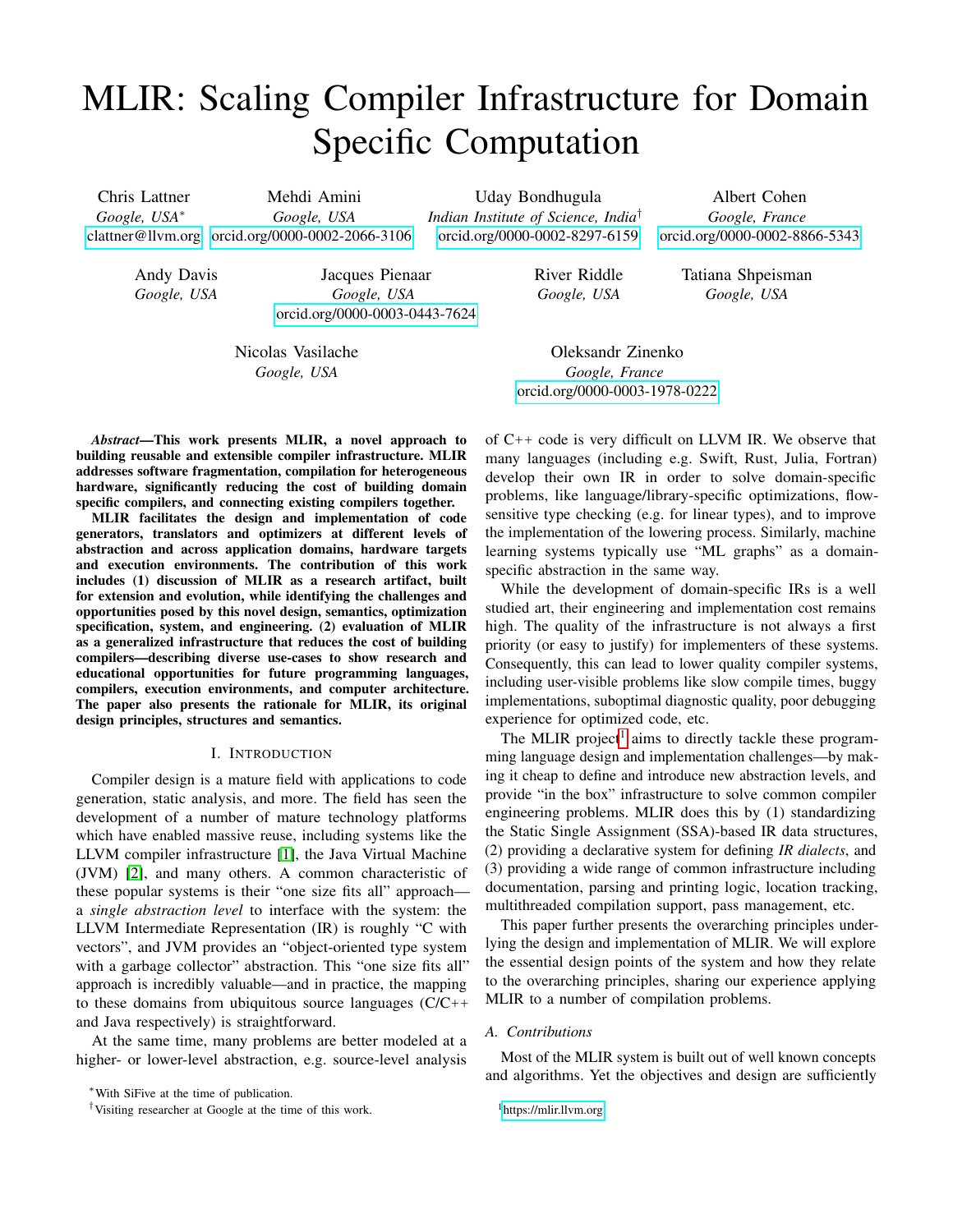novel that studying them offer vast opportunities for research, and even more so within the boundaries of the following overarching principles:

*Parsimony:* Apply Occam's razor to builtin semantics, concepts, and programming interface. Harness both intrinsic and incidental complexity by abstracting properties of operations and types. Specify invariants once, but verify correctness throughout. Query properties in the context of a given compilation pass. With very little builtin, this opens the door to extensibility and customization.

*Traceability:* Retain rather than recover information. Declare rules and properties to enable transformation, rather than step wise imperative specification. Extensibility comes with generic means to trace information, enforced by extensive verification. Composable abstractions stem from "glassboxing" their properties and separating their roles—type, control, data flow, etc.

*Progressivity:* Premature lowering is the root of all evil. Beyond representation layers, allow multiple transformation paths that lower individual regions on demand. Together with abstraction-independent principles and interfaces, this enables reuse across multiple domains.

While these principles are well established, one of them is often implemented at the expense of another; e.g., layering in network and operating system stacks aligns with the progressivity principle but breaks parsimony. This has also been the case in compilers with multiple layers of IR. Also, following these principles may hurt expressiveness and effectiveness; e.g., traceability in safety-critical and secure systems involves limiting optimizations and their aggressivity.

In a nutshell, we identify design and engineering principles for compiler construction to thrive in a narrow middle that support an open semantics ecosystem. We discovered complexity can be tamed without restricting expressivity, allowing for fast IR design exploration and consolidation across domains, both of which are severely lacking in production systems.

The contributions of this paper are: (1) positioning the problem of building scalable and modular compiler systems in terms of proven design and engineering principles; (2) a description of a novel compiler infrastructure that follows these principles, with important industrial and research applications; (3) exploration of selected applications to diverse domains, illustrating the generality of the approach and sharing experience developing systems that build on the MLIR infrastructure.

# *B. Where Did MLIR Come From?*

Work on MLIR began with a realization that modern machine learning frameworks are composed of many different compilers, graph technologies, and runtime systems (see Figure [1\)](#page-1-0)—which did not share a common infrastructure or design principles. This manifested in multiple user-visible ways, including poor error messages, failures in edge cases, unpredictable performance, and difficulty generalizing the stack to support new hardware.

We soon realized that the compiler industry as a whole has a similar problem: existing systems like LLVM are very



Fig. 1. TensorFlow execution spanning different frameworks.

<span id="page-1-0"></span>

<span id="page-1-1"></span>Fig. 2. Compilation pipeline with mid-level language IRs.

successful at unifying and integrating work across a range of different languages, but high-level languages often end up building their own high-level IR and reinventing the same kind of technology for higher levels of abstraction (see Figure [2\)](#page-1-1). At the same time, the LLVM community struggled with the representation of parallel constructs, and how to share frontend lowering infrastructure (e.g. for C calling conventions, or cross-language features like OpenMP), with no satisfactory solutions.

Faced with this challenge, given we could not afford to implement  $N$  improved compiler instances, we decided to go for a more general solution: investing in a high quality infrastructure which would benefit multiple domains, progressively upgrading existing systems, making it easier to tackle pressing problems like heterogeneous compilation for specialized accelerators, and provide new research opportunities. Now that we gathered a significant amount of experience building and deploying MLIR-based systems, we are able to look back on its rationale and design and discuss why this direction was pursued.

## II. DESIGN PRINCIPLES

<span id="page-1-2"></span>Let us now explore the requirements that guided the design of MLIR and their relation with the overarching principles.

*Little Builtin, Everything Customizable [Parsimony]:* The system is based on a minimal number of fundamental concepts, leaving most of the intermediate representation fully customizable. A handful of abstractions—types, operations and attributes, which are the most common in IRs—should be used to express everything else, allowing fewer and more consistent abstractions that are easy to comprehend, extend and adopt. Broadly, customizability ensures the system can adapt to changing requirements and is more likely to be applicable to future problems. In that sense, we ought to build an IR as a rich infrastructure with reusable components and programming abstractions supporting the syntax and semantics of its intermediate language.

A success criterion for customization is the possibility to express a diverse set of abstractions including machine learning graphs, ASTs, mathematical abstractions such as polyhedral,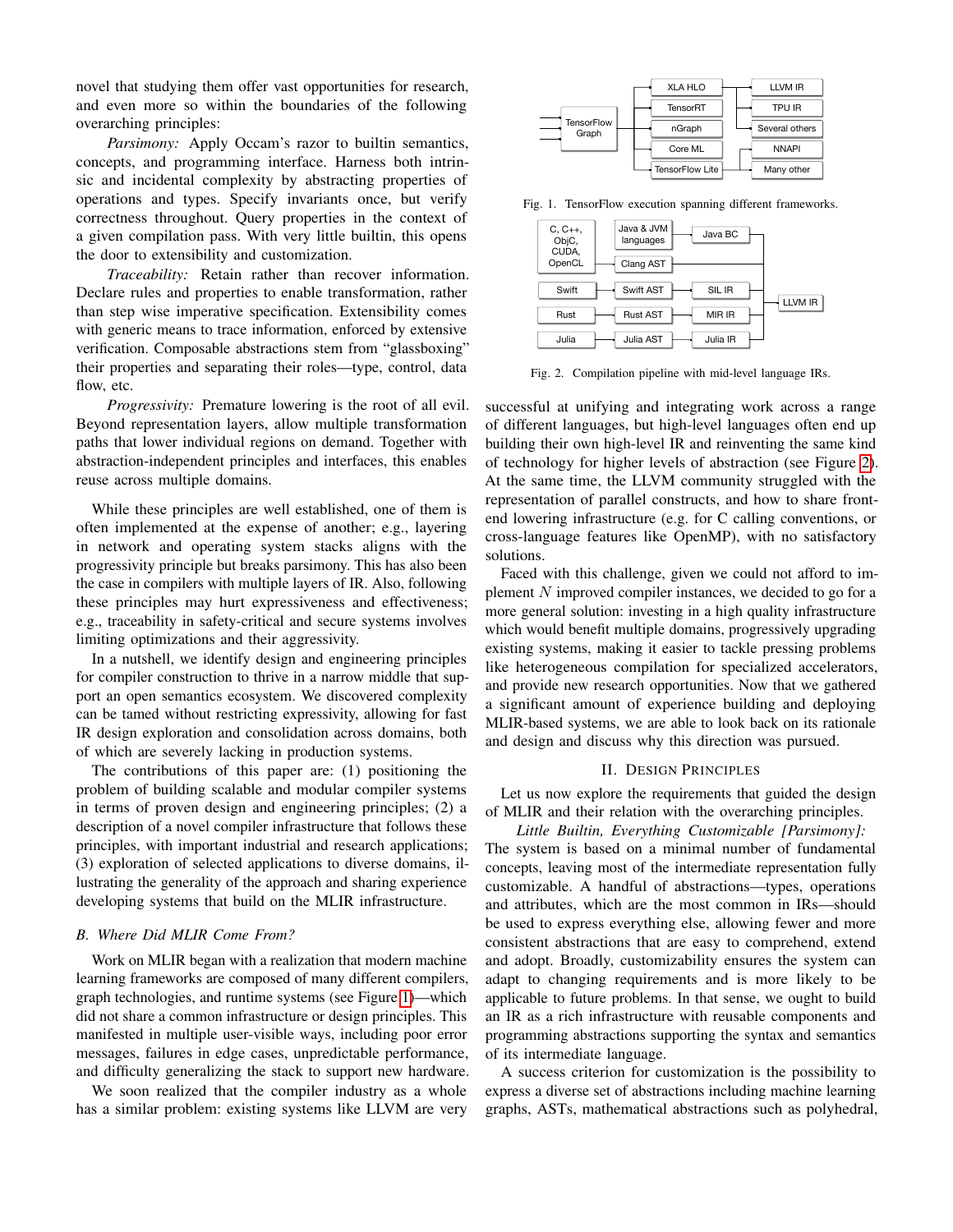Control Flow Graphs (CFGs) and instruction-level IRs such as LLVM IR, all without hard-coding concepts from these abstractions into the system.

Certainly, customizability creates a risk of internal fragmentation due to poorly compatible abstractions. While there is unlikely a purely technical solution, the system should encourage one to design reusable abstractions and assume they will be used outside of their initial scope.

*SSA and Regions [Parsimony]:* The Static Single Assignment (SSA) form [\[3\]](#page-10-2) is a widely used representation in compiler IRs. It provides numerous advantages including making dataflow analysis simple and sparse, is widely understood by the compiler community for its relation with continuation-passing style, and is established in major frameworks. As a result, the IR enforces the value-based semantics of SSA, its referential transparency and algorithmic efficiency, all considered essential to a modern compiler infrastructure. However, while many existing IRs use a flat, linearized CFG, representing higher level abstractions push introducing *nested regions* as a firstclass concept in the IR. This goes beyond the traditional region formation to lift higher level abstractions (e.g., loop trees), speeding up the compilation process or extracting instruction, or SIMD parallelism [\[4\]](#page-10-3), [\[5\]](#page-10-4), [\[6\]](#page-10-5). To support heterogeneous compilation, the system has to support the expression of structured control flow, concurrency constructs, closures in source languages, and many other purposes. One specific challenge is to make CFG-based analyses and transformations compose over nested regions.

In doing so, we agree to sacrifice the normalization, and sometimes the canonicalization properties of LLVM. Being able to lower a variety of data and control structures into a smaller collection of normalized representations is key to keeping compiler complexity under control. The canonical loop structure with its pre-header, header, latch, body, is a prototypical case of a linearized control flow representation of a variety of loop constructs in front-end languages. We aim at offering users a choice: depending on the compilation algorithm of interest, of the pass in the compilation flow, nested loops may be captured as nested regions, or as linearized control flow. By offering such a choice, we depart from the normalization-only orientation of LLVM while retaining the ability to deal with higher level abstractions when it matters. In turn, leveraging such choices raises questions about how to control the normalization of abstractions, which is the purpose of the next paragraph.

*Maintain Higher-Level Semantics [Progressivity]:* The system needs to retain the information and structure that are required for analysis or optimizing performance. Attempts to recover abstract semantics once lowered are fragile and shoehorning this information at low-level often invasive (e.g., all passes need to be revisited in the case of using debug information to record structure). Instead, the system should maintain the structure of computations and progressively lower to the hardware abstraction. The loss of structure is then conscious and happens only where the structure is no longer needed to match the underlying execution model. For example,

the system should preserve the structured control flow such as loop structure throughout the relevant transformations; removing this structure, i.e. lowering to a CFG essentially means no further transformations will be performed that exploits the structure. The state of the art in modeling parallel computing constructs in a production compiler highlights how difficult the task may be in general [\[7\]](#page-11-0), [\[8\]](#page-11-1).

As a corollary, mixing different levels of abstraction and different concepts in the same IR is a key to allowing a part of the representation to remain in higher-level abstraction while another part is lowered. This would enable, for instance, a compiler for a custom accelerator to reuse some higher-level structure and abstractions defined by the system alongside with primitive scalar/vector instructions specific to the accelerator.

Another corollary is that the system should support *progressive lowering*,from the higher-level representation down to the lowest-level, performed in small steps along multiple abstractions. The need for multiple levels of abstractions stems from the variety of platforms and programming models a compiler infrastructure has to support.

Previous compilers have been introducing multiple fixed levels of abstraction in their pipeline—e.g. the Open64 WHIRL representation [\[9\]](#page-11-2) has five levels, as does the Clang compiler which lowers from ASTs to LLVM IR, to SelectionDAG, to MachineInstr, and to MCInst. More flexible designs are required to support extensibility. This has deep implications on the phase ordering of transformations. As compiler experts started implementing more and more transformation passes, complex interactions between these passes started appearing. It was shown early on that combining optimization passes allows the compiler to discover more facts about the program. One of the first illustrations of the benefits of combining passes was to mix constant propagation, value numbering and unreachable code elimination [\[10\]](#page-11-3).

*Declaration and Validation [Parsimony and Traceability]:* Defining representation modifiers should be as simple as introducing new abstractions; a compiler infrastructure is only as good as the transformations it supports. Common transformations should be implementable as rewrite rules expressed declaratively, in a machine-analyzable format to reason about properties of the rewrites such as complexity and completion. Rewriting systems have been studied extensively for their soundness and efficiency, and applied to numerous compilation problems, from type systems to instruction selection. Since we aim for unprecedented extensibility and incremental lowering capabilities, this opens numerous avenues for modeling program transformations as rewrite systems. It also raises interesting questions about how to represent the rewrite rules and strategies, and how to build machine descriptions capable of steering rewriting strategies through multiple levels of abstraction. The system needs to address these questions while preserving extensibility and enforcing monotonic and reproducible behavior.

The openness of the ecosystem also calls for an extensive validation mechanism. While verification and testing are useful to detect compiler bugs, and to capture IR invariants, the need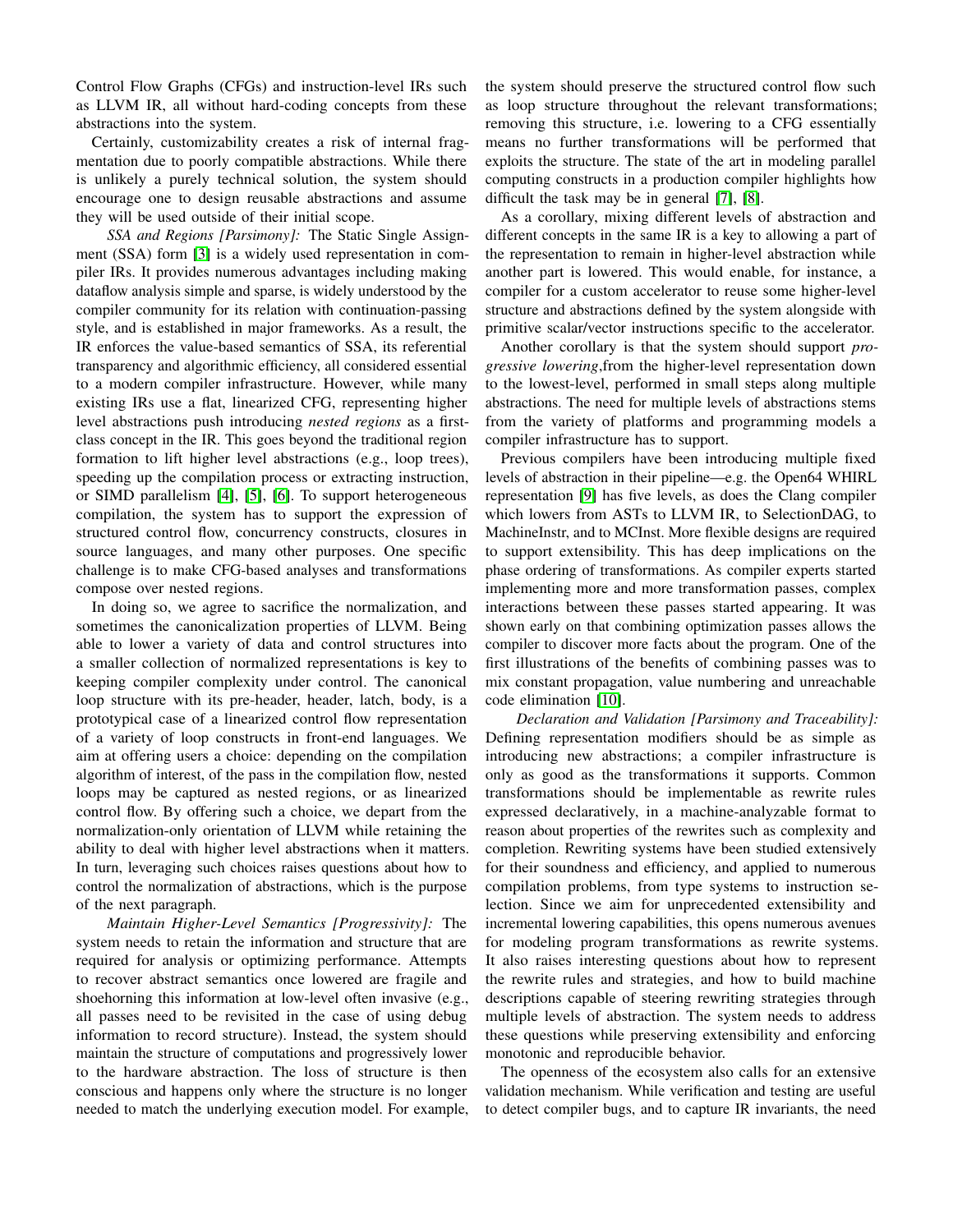for robust validation methodologies and tools is amplified in an extensible system. The mechanism should aim to make this easy to define and as declarative as practical, providing a single source of truth. A long term goal would be to reproduce the successes of translation validation [\[11\]](#page-11-4), [\[12\]](#page-11-5), [\[13\]](#page-11-6), [\[14\]](#page-11-7) and modern approaches to compiler testing [\[15\]](#page-11-8). Both are currently open problems in the context of an extensible compiler.

*Source Location Tracking [Traceability]:* The provenance of an operation—including its original location and applied transformations—should be easily traceable within the system. This intends to address the lack-of-transparency problem, common to complex compilation systems, where it is virtually impossible to understand how the final representation was constructed from the original one.

This is particularly problematic when compiling safetycritical and sensitive applications, where tracing lowering and optimization steps is an essential component of software certification procedures [\[16\]](#page-11-9). When operating on secure code such as cryptographic protocols or algorithms operating on privacy-sensitive data, the compiler often faces seemingly redundant or cumbersome computations that embed a security or privacy property not fully captured by the functional semantics of the source program: this code may prevent the exposure of side channels or harden the code against cyber or fault attacks. Optimizations may alter or completely invalidate such protections [\[17\]](#page-11-10); this lack of transparency is known as WYSINWYX [\[18\]](#page-11-11) in secure compilation. One indirect goal of accurately propagating high-level information to the lower levels is to help support secure and traceable compilation.

#### III. IR DESIGN

Our main contribution is to present an IR that follows the principles defined in the previous section. This is what MLIR does and we review its main design points in this section.

MLIR has a *generic* textual representation (example in Figure [3\)](#page-3-0) that supports MLIR's extensibility and fully reflects the in-memory representation, which is paramount for traceability, manual IR validation and testing. Extensibility comes with the burden of verbosity, which can be compensated by the custom syntax that MLIR supports; for example, Figure [7](#page-6-0) illustrates the user-defined syntax for Figure [3.](#page-3-0)

*Operations:* The unit of semantics in MLIR is an "operation", referred to as *Op*. Everything from "instruction" to "function" to "module" are modeled as Ops in this system. MLIR does not have a fixed set of Ops, but allows (and encourages) user-defined extensions, according to the parsimony and "everything customizable" principles. The infrastructure provides a declarative syntax for defining Ops based on TableGen [\[19\]](#page-11-12), as illustrated in Figure  $5<sup>2</sup>$  $5<sup>2</sup>$  $5<sup>2</sup>$ 

Ops (see Figure [4\)](#page-3-2) have a unique opcode, a string identifying the operation and its dialect. Ops take and produce zero or more *values*, called *operands* and *results* respectively, and these are maintained in SSA form. Values represent data at runtime,

```
// Attribute aliases can be forward–declared.<br>#map1 = (d0, d1) -> (d0 + d1)
\# \text{map3} = () [s0] \Rightarrow (s0)
// Ops may have regions attached.
"affine.for"(%arg0) ({
// Regions consist of a CFG of blocks with arguments.
^{\text{b6}}(%arq4: index):
   // Block are lists of operations.
   "affine.for"(%arg0) ({
   ^bb0(%arg5: index):
     // Ops use and define typed values, which obey SSA.
    \%0 = "affine.load"(\%arg1, \%arg4) {map = (d0) -> (d0)}
        : (memref<?xf32>, index) -> f32
    %1 = "affine.load"(%arg2, %arg5) {map = (d0) -> (d0)}
        : (memref<?xf32>, index) -> f32
     %2 = "std.mulf"(%0, %1) : (f32, f32) -> f32
    %3 = "affine.load"(%arg3, %arg4, %arg5) {map = #map1}
        : (memref<?xf32>, index, index) -> f32
     %4 = "std.addf"(%3, %2) : (f32, f32) -> f32
     "affine.store"(%4, %arg3, %arg4, %arg5) {map = #map1}
        : (f32, memref<?xf32>, index, index) -> ()
     // Blocks end with a terminator Op.
     "affine.terminator"() : () -> ()
   // Ops have a list of attributes.
  }) {lower_bound = () -> (0), step = 1 : index, upper_bound = \#map3}
    : (index) \rightarrow () "affine.terminator"() : () -> ()
```
}) {lower\_bound = () -> (0), step = 1 : index, upper\_bound =  $\#map3$ }

```
 : (index) -> ()
```
<span id="page-3-0"></span>Fig. 3. MLIR *generic* representation for polynomial multiplication using affine and std dialects. The same IR is displayed with the custom syntax Figure [7.](#page-6-0)

| %results:2 = "d.operation"(%arg0, %arg1) $($                                              |              |
|-------------------------------------------------------------------------------------------|--------------|
| // Regions belong to Ops and can have multiple blocks.                                    | Region       |
| : ^block(%arqument: !d.type):                                                             | Block:       |
| // Ops have function types (expressing mapping).                                          |              |
| $\text{value} = \text{''nested. operation}$ "() ({                                        |              |
| // Ops can contain nested regions.<br>Region                                              |              |
| "d.op"() : () $\rightarrow$ ()                                                            |              |
| $\})$ : () $\rightarrow$ (!d.other type)                                                  |              |
| "consume.value"(%value) : $(id{o}t)$ : $()$                                               |              |
| . ^other block:                                                                           | <b>Block</b> |
| "d.terminator"() $[\text{*block}(\text{*argument} : !d.\text{type})] : () \rightarrow ()$ |              |
| $\downarrow$ )                                                                            |              |
| Ops can have a list of attributes.                                                        |              |

{attribute="value" : !d.type} : () -> (!d.type, !d.other\_type)

<span id="page-3-2"></span>Fig. 4. Operation (Op) is a main entity in MLIR; operations contain a list of regions, regions contain a list of blocks, blocks contains a list of Ops, enabling recursive structures

and have a *Type* that encodes the compile-time knowledge about the data. In addition to an opcode, operands and results, Ops may also have *Attributes*, *Regions*, *Successor Blocks*, and *Location Information*. Figure [3](#page-3-0) illustrates values and Ops, % identifiers are (packs of) named values, with ":" specifying the number in a pack if more than one and "#' a particular value. In the generic textual representation, operation names are quoted string literals followed by operands in parentheses.

Compiler passes treat unknown Ops conservatively, and MLIR has rich support for describing the semantics of Ops to passes through traits and interfaces as described in Section [V-A.](#page-7-0) Op implementation has *verifiers* that enforce the Op invariants and participate in overall IR validation.

<span id="page-3-3"></span>*Attributes:* MLIR attributes contain compile-time information about operations, other than the opcode. Attributes are typed (e.g., integer, string), and each Op instance has an open key-value dictionary from string names to attribute values. In the generic syntax, attributes are found in a brace-enclosed comma-separated list of pairs. Figure [3](#page-3-0) uses attributes to define

<span id="page-3-1"></span><sup>&</sup>lt;sup>2</sup>Alternatives have been proposed, aiming for higher productivity, soundness guarantees, and better interoperability with high-level languages; this still a subject of active design discussions.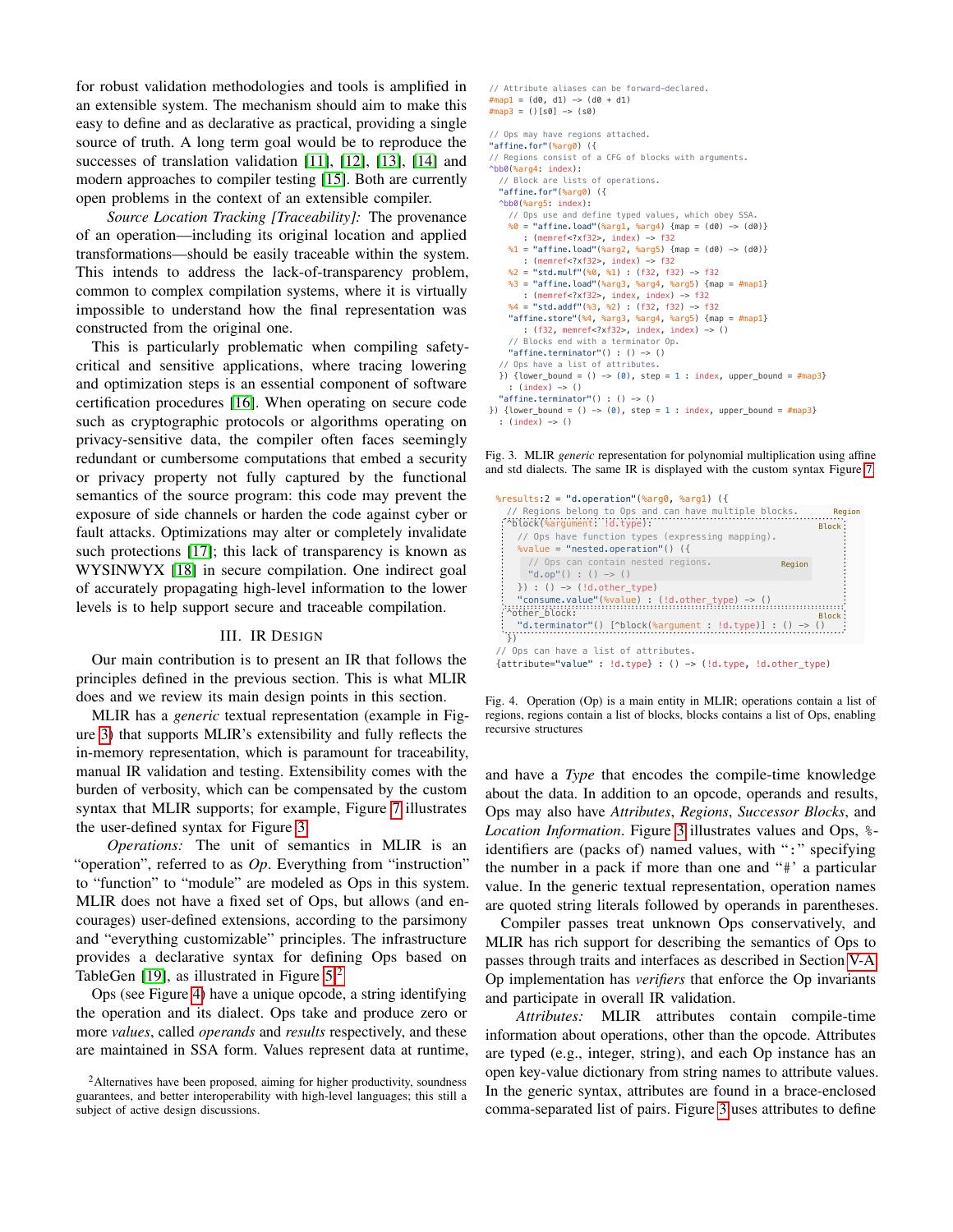```
// An Op is a TableGen definition that inherits the "Op" class parameterized
// with the Op name
def LeakyReluOp: Op<"leaky_relu",
     // and a list of traits used for verification and optimization.
     [NoSideEffect, SameOperandsAndResultType]> {
   // The body of the definition contains named fields for a one-line
   // documentation summary for the Op.
  let summary = "Leaky Relu operator"
   // The Op can also a full-text description that can be used to generate
   // documentation for the dialect.
   let description = [{
    Element-wise Leaky ReLU operator
      x \rightarrow x \succ = 0 ? x : (alpha \leftrightarrow x) }];
   // Op can have a list of named arguments, which include typed operands
   // and attributes.
   let arguments = (ins AnyTensor:$input, F32Attr:$alpha);
   // And a list of named and typed outputs.
   let results = (outs AnyTensor:$output);
}
```
<span id="page-4-0"></span>Fig. 5. Operation Definition Syntax (ODS) provides a concise way of defining new Ops in MLIR. Here, one defines the LeakyRelu Op taking a tensor and a floating-point value, and returning a tensor of the same type as the input one.

bounds of a loop that are known to be constant affine forms: {lower\_bound =  $() \rightarrow (0)$ , step = 1 : index, upper\_bound = #map3} where lower\_bound is an example of an attribute name. The  $( ) \rightarrow ( 0 )$  notation is used for inline affine forms, in this case producing an affine function producing a constant 0 value. The #map3 notation is used for attribute *aliases*, which allow associate attribute values with a label upfront.

Attributes derive their meaning either from the Op semantics or from the dialect (Section [III\)](#page-5-0) they are associated with. As with opcodes, there is no fixed set of attributes. Attributes may reference foreign data structures, which is useful for integrating with existing systems, e.g., the contents of (known at compile time) data storage in an ML system.

*Location Information:* MLIR provides a compact representation for *location information,* and encourages the processing and propagation of this information throughout the system, following the traceability principle. It can be used to keep the source program stack trace that produced an Op, to generate debug information. It standardizes the way to emit diagnostics from the compiler, and is used by a wide range of testing tools.

Location information is also extensible, allowing a compiler to refer to existing location tracking systems, high-level AST nodes, LLVM-style file-line-column address, DWARF debugging info, etc.

*Regions and Blocks:* An instance of an Op may have a list of attached regions. A *region* provides the nesting mechanism in MLIR: it contains a list of blocks, each of which contains a list of operations (that may contain further regions). As with attributes, the semantics of a region are defined by the operation they are attached to, however the blocks inside the region (if more than one) form a Control Flow Graph (CFG). For example, the affine.for operation in Figure [3](#page-3-0) is a loop with the single-block body attached as a region, located between ({ and }) delimiters. The Op specifies the flow of

control across regions. In this example, the body is executed repeatedly until the upper bound is reached.

The body of each region is a list of *blocks*, and each block ends with a *terminator* operation, that may have *successor* blocks to which the control flow may be transferred. Each terminator (e.g. "switch", "conditional branch" or "unwind") defines its own semantics. It may chose to transfer the control flow to another block in the same region, or return it to the Op enclosing the region. The graph of successors defines a CFG, allowing standard SSA-based control flow within a region.

Instead of using  $\phi$  nodes, MLIR uses a functional form of SSA [\[20\]](#page-11-13) where terminators pass values into *block arguments* defined by the successor block. Each block has a (potentially empty) list of typed block arguments, which are regular values and obey SSA. The semantics of terminator Ops defines what values the arguments of the block will take after the control is transferred. For the first (entry) block of the region, the values are defined by the semantics of the enclosing Op. For example, affine.for uses the entry block argument  $\epsilon$ arg4 as loop induction variable. Finally, this explicit graph design and the extensibility of Ops is reminiscent of the sea-of-nodes representation [\[21\]](#page-11-14): this connection is intentional and has been a major influence for the selection of MLIR's flavor of SSA.

*Value Dominance and Visibility:* Ops can only use values that are in scope, i.e. *visible* according to SSA dominance, nesting, and semantic restrictions imposed by enclosing operations. Values are visible within a CFG if they obey standard SSA dominance relationships, where control is guaranteed to pass through a definition before reaching a use.

Region-based visibility is defined based on simple nesting of regions: if the operand to an Op is outside the current region, then it must be defined lexically above and outside the region of the use. This is what allows Ops within an affine.for operation to use values defined in outer scopes.

MLIR also allows operations to be defined as *isolated from above*, indicating that the operation is a scope barrier—e.g. the "std.func" Op defines a function, and it is not valid for operations within the function to refer to values defined outside the function. In addition to providing useful semantic checking, a module containing isolated-from-above Ops may be processed in parallel by an MLIR compiler since no use-def chains may cross the isolation barriers. This is important for compilation to utilize multicore machines.

All these design choices highlight the progressivity principle, while erring on the side of parsimony when a concept does not appear to be generic and essential enough to be builtin.

<span id="page-4-1"></span>*Symbols and Symbol Tables:* Ops can have a symbol table attached. This table is a standardized way of associating names, represented as strings, to IR objects, called *symbols*. The IR does not prescribe what symbols are used for, leaving it up to the Op definition. Symbols are most useful for named entities need that not obey SSA: they cannot be redefined within the same table, but they can be used prior to their definition. For example, global variables, functions or named modules can be represented as symbols. Without this mechanism, it would have been impossible to define, e.g., recursive function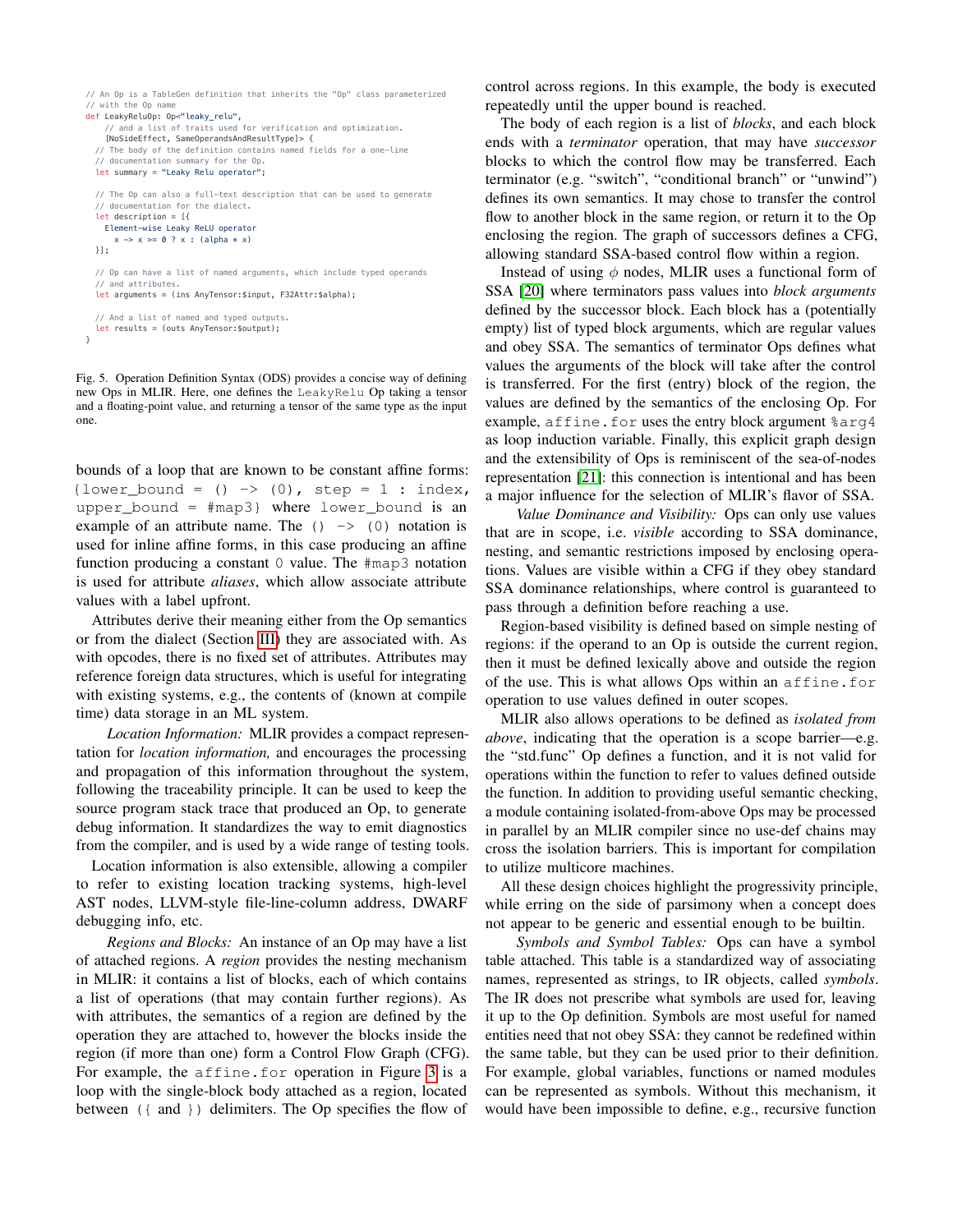referring to themselves in their definition. Symbol tables can be nested if an Op with a symbol table attached has associated regions containing similar Ops. MLIR provides a mechanism to reference symbols from an Op, including nested symbols.

<span id="page-5-0"></span>*Dialects:* MLIR manages extensibility using *Dialects*, which provide a logical grouping of Ops, attributes and types under a unique namespace. Dialects themselves do not introduce any new semantics but serve as a logical grouping mechanism that provides common Op functionality (e.g., constant folding behavior for all ops in the dialect). They organize the ecosystem of language- and domain-specific semantics while following the parsimony principle. The dialect namespace appears as a dot-separated prefix in the opcode, e.g., Figure [3](#page-3-0) uses affine and std dialects.

The separation of Ops, types and attributes into dialects is conceptual and is akin to designing a set of modular libraries. For example, a dialect can contain Ops and types for operating on hardware vectors (e.g., shuffle, insert/extract element, mask), and another dialect can contain Ops and types for operating on algebraic vectors (e.g. absolute value, dot product, etc.). Whether both dialects use the same vector type and where does this type belong are design decisions left to MLIR user.

While it is possible to put all Ops, types and attributes in a single dialect, it would quickly become unmanageable due to the large number of simultaneously present concepts and name conflicts, amongst other issues. Although each Op, type and attribute belongs to exactly one dialect, MLIR explicitly supports a mix of dialects to enable progressive lowering. Ops from different dialects can coexist at any level of the IR at any time, they can use types defined in different dialects, etc. Intermixing of dialects allows for greater reuse, extensibility and provides flexibility that otherwise would require developers to resort to all kinds of non-composable workarounds.

*Type System:* Every value in MLIR has a type, which is specified in the Op that produces the value or in the block that defines the value as an argument. Types encode compiletime information about a value. The type system in MLIR is user-extensible, and may, for example, refer to existing foreign type systems. MLIR enforces strict type equality checking and does not provide type conversion rules. Ops list their inputs and result types using trailing function-like syntax. In Figure [3,](#page-3-0) std.load maps from the memory reference and index types to the type of the value it loads.

From the type theory point of view, MLIR only supports non-dependent types, including trivial, parametric, function, sum and product types. While it is possible to implement a dependent type system by combining Ops with symbols and user-defined types, such types will be opaque to the IR.

For convenience, MLIR provides a standardized set of commonly used types, including arbitrary precision integers, standard floating point types, and simple common containers tuples, multi-dimensional vectors, and tensors. These types a merely a utility and their use is not required, illustrating parsimony.

*Functions and Modules:* Similarly to conventional IRs, MLIR is usually structured into functions and modules. However, these are not separate concepts in MLIR: they are implemented as Ops in the builtin dialect, again an illustration of parsimony in the design.

A module is an Op with a single region containing a single block, and terminated by a dummy Op that does not transfer the control flow. Like any block, its body contains a list of Ops, which may be functions, global variables, compiler metadata, or other top-level constructs. Modules may define a symbol in order to be referenced.

Similarly, a function is an Op with a single region that may contain zero (in case of declaration) or more blocks. Built-in functions are compatible with "call" and "return" operations of the "std" dialect, which transfer the control to and from the function, respectively. Other dialects are free to define their own function-like Ops.

# IV. EVALUATION: APPLICATIONS OF MLIR

MLIR is a system that aims to generalize and drive a wide range of compiler projects, so our primary evaluation metric is to show that it is being adopted and used for diverse projects. By doing so we acknowledge the software engineering nature of the problem and contributions. We provide a summary of community activity and describe a few use cases in more detail to highlight the generality and extensibility of MLIR and evaluate how well compiler and domain experts experience the design principles of the IR.

Today, MLIR is a growing open source project with a community spanning academia and industry.[3](#page-5-1) For example, the first academic workshop about the use of MLIR in High-Performance Computing was attended by individuals from 16 universities and involved 4 national laboratories from 4 different countries.[4](#page-5-2) MLIR was also endorsed by 14 multinational companies and at the 2019 LLVM Developer Meeting more than 100 industry developers attended a roundtable event about MLIR. Community adoption and participation is a proxy measure for usability and need. More than 26 dialects are in development in public or private and 7 projects across different companies are replacing custom infrastructure with MLIR. We argue that this shows a real need for MLIR, as well as endorses its usability.

## *A. TensorFlow Graphs*

While the other discussed representations are familiar to most compiler developments, one of key use cases for MLIR is to support the development of machine learning frameworks. Their internal representations is often based on a data flow graph [\[22\]](#page-11-15) with a dynamic execution semantics.

TensorFlow [\[23\]](#page-11-16) is an example of such framework. Its representation is a high-level dataflow computation where the nodes are computations which can be placed on various devices, including specific hardware accelerators.

MLIR is used in TensorFlow to model this internal representation and perform transformations for the use cases presented in Figure [1:](#page-1-0) from simple algebraic optimizations to retargeting

<span id="page-5-1"></span><sup>3</sup>[https://www.c4ml.org.](https://www.c4ml.org)

<span id="page-5-2"></span><sup>4</sup>[http://www.cs.utah.edu/~mhall/mlir4hpc.](http://www.cs.utah.edu/~mhall/mlir4hpc)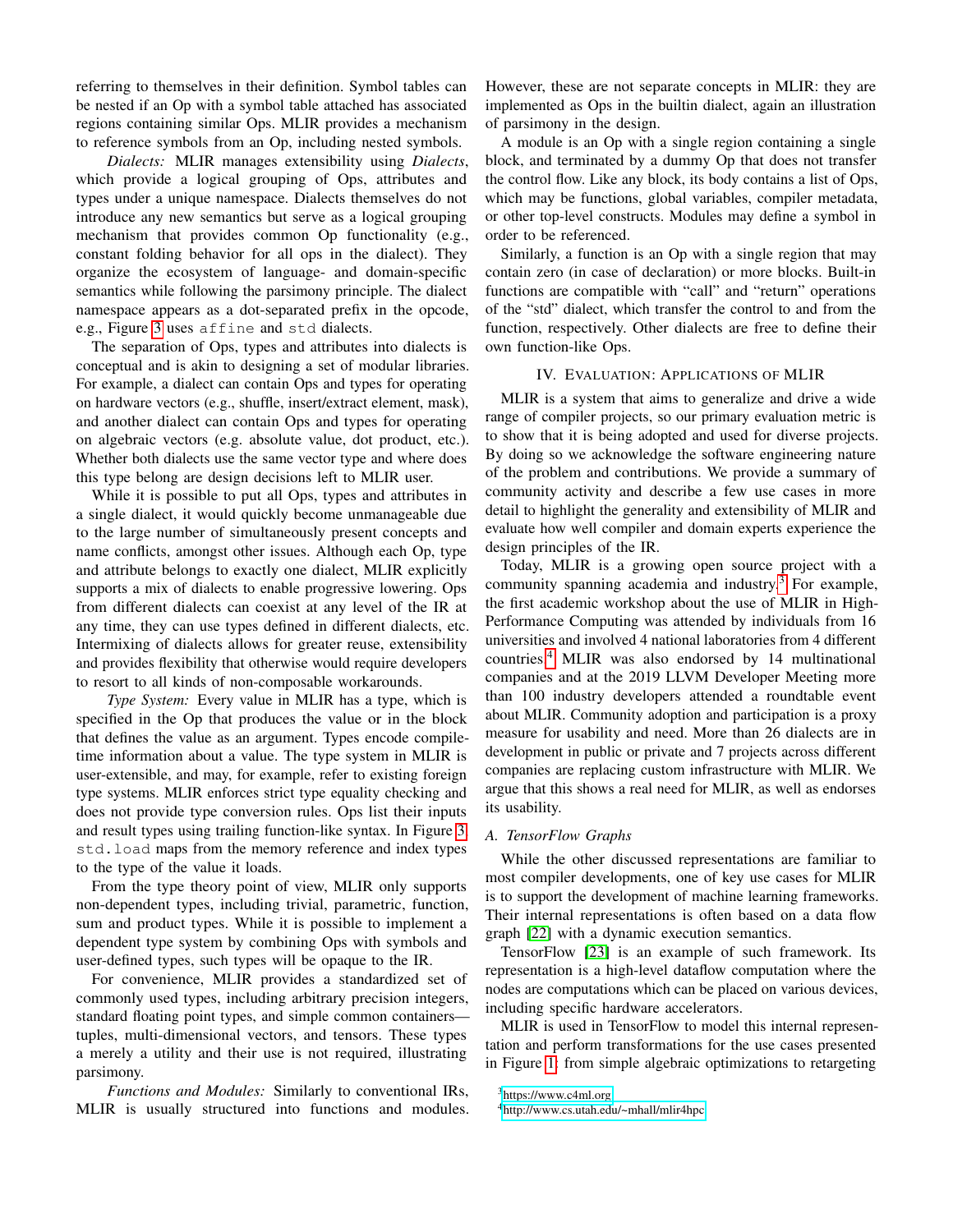```
%0 = tf.graph (%arg0 : tensor<f32>, %arg1 : tensor<f32>,
                 %arg2 : !tf.resource) {
   // Execution of these operations is asynchronous, the %control return value
 // can be used to impose extra runtime ordering, for example the assignment
 // to the variable %arg2 is ordered after the read explicitly below.
   %1, %control = tf.ReadVariableOp(%arg2)
      : (!tf.resource) -> (tensor<f32>, !tf.control)
   %2, %control_1 = tf.Add(%arg0, %1)
      : (tensor<f32>, tensor<f32>) -> (tensor<f32>, !tf.control)
   %control_2 = tf.AssignVariableOp(%arg2, %arg0, %control)
      : (!tf.resource, tensor<f32>) -> !tf.control
  %3, %control 3 = tfAdd(%2, %arg1) : (tensor<f32>, tensor<f32>) -> (tensor<f32>, !tf.control)
   tf.fetch %3, %control_2 : tensor<f32>, !tf.control
\overline{ }
```
<span id="page-6-1"></span>Fig. 6. SSA representation of a TensorFlow graph in MLIR.

graphs for parallel and distributed execution on data center clusters and asynchronous hardware acceleration, from lowering to a representation suitable for mobile deployment to generating efficient native code using domain-specific code generators like XLA [\[24\]](#page-11-17). The representation of a TensorFlow graph in MLIR is illustrated on Figure [6.](#page-6-1) It illustrates the modeling of asynchronous concurrency, where the dataflow graph is desynchronized via implicit futures and side-effecting Ops are serialized through explicit control signals (also following dataflow semantics). Despite the widely different abstractions, concurrency, asynchrony, delayed evaluation, MLIR offers the same infrastructure, analysis and transformation capabilities as for any other dialect or compiler pass. In particular, essential graph-level transformations implemented in Grappler<sup>[5](#page-6-2)</sup> are expressible in MLIR for both TensorFlow models and low level LLVM IR: dead code/node elimination, constant folding, canonicalization, loop-invariant code motion, common subexpression/subgraph elimination, instruction/device-specifickernel selection, rematerialization, layout optimization; while other transformations may be domain-specific: optimizations for mixed precision, op fusion, shape arithmetic.

#### <span id="page-6-3"></span>*B. Polyhedral Code Generation*

One of the original motivations for MLIR was the exploration of polyhedral code generation for accelerators. The affine dialect is a simplified polyhedral representation that was designed to enable progressive lowering. While a full exploration of the design points here is out of scope for this paper, we illustrate aspects of the affine dialect to show the modeling power of MLIR and contrast the affine dialect with past representations [\[25\]](#page-11-18), [\[26\]](#page-11-19), [\[27\]](#page-11-20), [\[28\]](#page-11-21), [\[29\]](#page-11-22).

*1) Similarities:* The MLIR affine dialect operates on a structured multi-dimensional type for all accesses to memory. In the default case, these structured types are *injective*: different indexings are guaranteed not to alias by construction, a common precondition for polyhedral dependence analyses.

Affine modeling is split in two parts. Attributes are used to model affine maps and integer sets at compile-time and Ops are used to apply affine restrictions to the code. Namely, affine.for Op is a "for" loop with bounds expressed as affine maps of values required to be invariant in a function. Thus loops have static control flow. Similarly, affine.if

```
5https://www.tensorflow.org/guide/graph_optimization
```
is a conditional restricted by affine integer sets. The bodies of loops and conditionals are regions that use affine.load and affine.store to restrict indexing to affine forms of surrounding loop iterators. This enables exact affine dependence analysis while avoiding the need to infer affine forms from a lossy lower-level representation.

```
// Affine loops are Ops with regions.
affine.for \text{~arg0} = 0 to \text{~aN} {
   // Only loop-invariant values, loop iterators, and affine functions of
   // those are allowed.
  affine.for %arg1 = 0 to % // Body of affine for loops obey SSA.
     %0 = affine.load %A[%arg0] : memref<? x f32>
     // Structured memory reference (memref) type can have
     // affine layout maps.
    \frac{1}{2} = affine.load %B[%arg1] : memref<? x f32, (d0)[s0] -> (d0 + s0)>
     %2 = mulf %0, %1 : f32
     // Affine load/store can have affine expressions as subscripts.
     %3 = affine.load %C[%arg0 + %arg1] : memref<? x f32>
     %4 = addf %3, %2 : f32
     affine.store %4, %C[%arg0 + %arg1] : memref<? x f32>
 }
}
```
<span id="page-6-0"></span>Fig. 7. Affine dialect representation of polynomial multiplication  $C(i+j)$  += A(i) \* B(j).

*2) Differences with existing polyhedral:* They are numerous: (1) *Rich types*: the MLIR structured memory reference type contains a layout map connecting the index space of the buffer to the actual address space. This separation of concerns makes loop and data transformations compose better: changes to data layout do not affect the code and do not pollute dependence analysis. Such mixes of transformations have been explored previously [\[30\]](#page-11-23) but are uncommon.

(2) *Mix of abstractions*: Bodies of affine loops in MLIR can be expressed with operations on typed SSA values. Therefore, all traditional compiler analyses and transformations remain applicable and can be interleaved with polyhedral transformations. On the contrary, polyhedral compilers often abstract such details away completely, making it challenging for a polyhedral compiler to manipulate, e.g., vector types.

(3) *Smaller representation gap*: One of the key features of the polyhedral model is its ability to represent the order of loop iterations in the *type system*. In this system, a large number of loop transformations compose directly and can be reasoned about using simple mathematical abstractions [\[26\]](#page-11-19). However, polyhedral transformations require *raising* into a representation often drastically different from the original [\[31\]](#page-11-24), [\[32\]](#page-11-25). Furthermore, the conversion from transformed polyhedra to loops is computationally hard [\[33\]](#page-11-26). MLIR-based representation maintains high-level loop structure around lower-level representation, removing the need for raising.

(4) Compilation speed is a crucial goal for MLIR as discussed in Section [V-D,](#page-8-0) but has not been a focus of most existing polyhedral approaches. These rely heavily on algorithms with exponential complexity: on integer linear programming to derive loop orderings automatically and on polyhedron scanning algorithms to convert the representation back to loops. The MLIR approach explicitly does not rely on polyhedron scanning since loops are preserved in the IR. In addition, code generation may take place ahead-of-time, e.g., when producing generic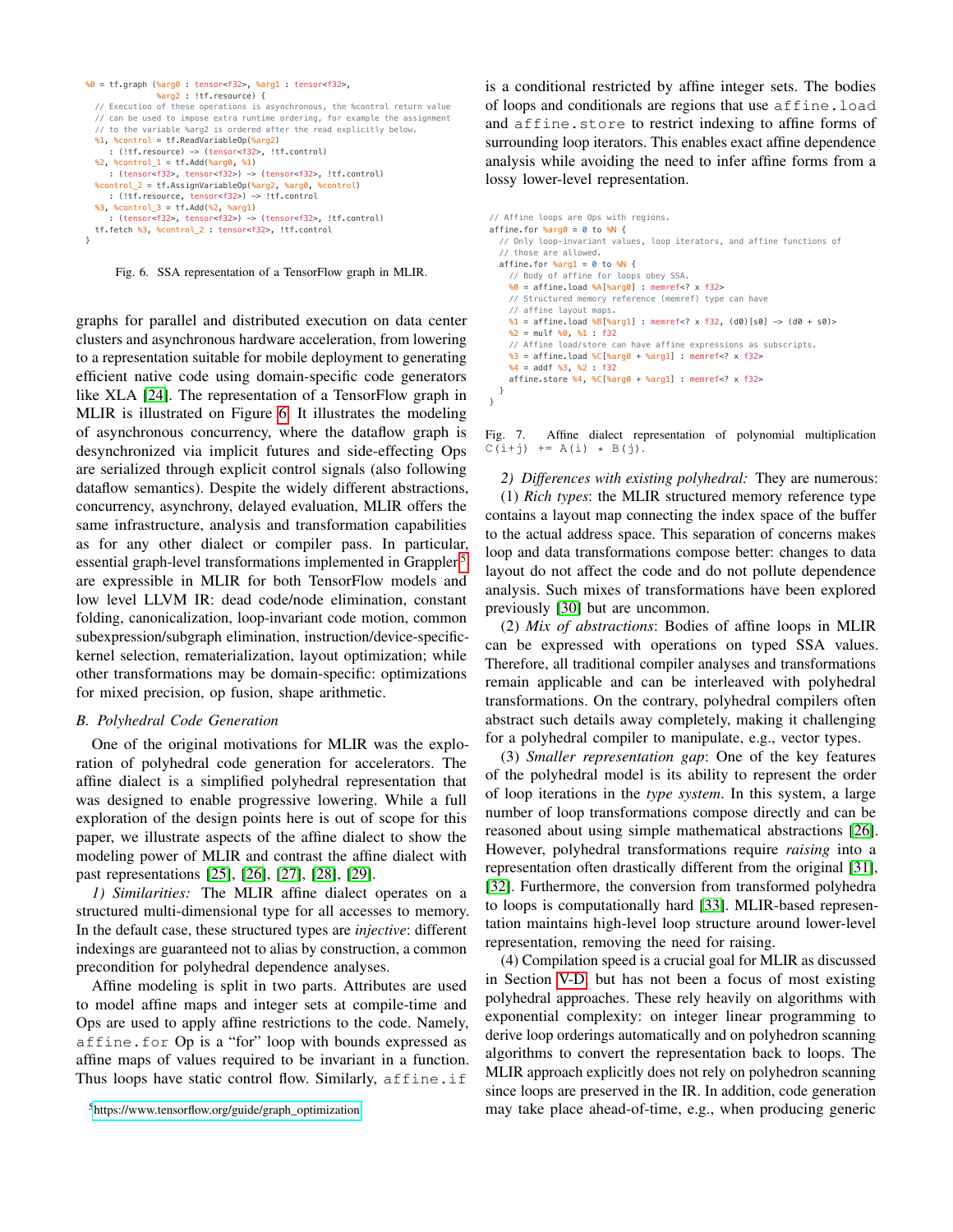code for dynamic shapes, or just-in-time when specializing tensor operations on static shapes. The latter puts stricter constraints on available resources, and both scenarios are important.

Experience with the affine dialect shows that first-class affine abstractions facilitate the design and implementation of domain-specific code generators, including the linalg dialect,<sup>[6](#page-7-1)</sup> and declarative rewrite rules in RISE.<sup>[7](#page-7-2)</sup> These developments and the affine dialect itself represent important explorations that the MLIR design made practical.

# *C. Fortran IR (FIR)*

The LLVM Fortran frontend "flang" is currently under major development, led by NVIDIA/PGI. Similar to Swift, Rust, and others, flang needs a specialized IR in order to support advanced transformations for high-performance Fortran codebase, and is using MLIR to support these Fortran-specific optimizations [\[34\]](#page-11-27). These high-level optimizations—advanced loop optimizations, array copy elimination, call specialization, devirtualization would be hard implement using only LLVM.

For example, FIR is able to model Fortran virtual dispatch table as a first class concept (see Figure [8\)](#page-7-3).

```
// Dispatch table for type(u)
fir.dispatch_table @dtable_type_u {
   fir.dt_entry "method", @u_method
}
func @some func() {
  %uv = fir.alloca !fir.type<u> : !fir.ref<!fir.type<u>>
  fir.dispatch "method"(%uv) : (!fir.ref<!fir.type<u>>) -> ()
   // ...
}
```
<span id="page-7-3"></span>Fig. 8. FIR has first class support for dynamic virtual function dispatch tables.

The ability to model the high-level semantics of the programming language in a structured IR is very powerful. For example, first-class modeling of the dispatch tables allows a robust devirtualization pass to be implemented. While this could have been implemented with a bespoke compiler IR, the use of MLIR allowed the flang developers to spend their engineering resources focused on the IR design for their domain instead of reimplementing basic infrastructure.

The choice of MLIR also unlocks the reusability of other dialects that are not specific to Fortran: a language-independent OpenMP dialect could be shared between Fortran and C language frontends. Similarly, targeting a heterogeneous platform using OpenACC becomes tractable within MLIR through the sharing and reuse of the GPU-oriented dialects and passes. This is straightforward thanks to MLIR begin specifically designed to support a mix of composable dialects.

## *D. Domain-Specific Compilers*

The applications above are within large workflows. But MLIR also helps building smaller domain specific compilers.

<span id="page-7-2"></span><sup>7</sup>[https://rise-lang.org/mlir.](https://rise-lang.org/mlir)

A reusable and modular infrastructure makes these specialized paths feasible and relatively cheap to build.

*Optimizing MLIR Pattern Rewriting:* MLIR has an extensible system for pattern rewrites. In addition to statically declared patterns, we had applications where the rewrite patterns needed to be dynamically extensible at runtime, allowing hardware vendors to add new lowerings in drivers. The solution was to express MLIR pattern rewrites as an MLIR dialect itself, allowing us to use MLIR infrastructure to build and optimize efficient Finite State Machine (FSM) matcher and rewriters on the fly. This work includes FSM optimizations seen in other systems, such as the LLVM SelectionDAG and GlobalISel instruction selection systems.

*Lattice Regression Compiler:* Lattice regression [\[35\]](#page-11-28) is a machine learning technique renowned for fast evaluation times and interpretability. The predecessor of the compiler was implemented using C++ templates. This allowed for high-performance code with metaprogramming, but expressing general optimizations on the end-to-end models was not straightforward. This particular lattice regression system is used in applications with multiple millions of users and hence performance improvements are critical.

MLIR was used as the basis for a new compiler for this specialized area, which was driven by a specialized search approach—effectively resulting in a machine learning problem being solved during compilation. The resultant compiler was developed by investing a 3 person-month effort, and resulted in up to  $8 \times$  performance improvement on a production model, while also improving transparency during compilation.

# V. CONSEQUENCES OF THE MLIR DESIGN

The MLIR design facilitates the modeling of new language and compiler abstractions while reusing existing, generic ones. Effectively, the solution to many problems is to "add new ops, new types", possibly collected into "a new dialect". This is a significant design shift for compiler engineering. It produces new opportunities, challenges, and insights. This section explores a few of them.

# <span id="page-7-0"></span>*A. Reusable Compiler Passes*

The ability to represent multiple levels of abstraction in one IR incentivizes the passes that operate across these levels. MLIR handles extensibility by inverting the common approach: since there are more Ops than passes, it is easier for Ops to know about passes. This also improves modularity as the dialect-specific logic is implemented within the dialects instead of the core transformations. Since the passes rarely need to know all aspects of an Op, MLIR relies on the following mechanisms to implement generic passes.

<span id="page-7-4"></span>*Operation Traits:* Many common "bread and butter" compiler passes, such as Dead Code or Common Subexpression Elimination, rely on simple properties like "is terminator" or "is commutative". We define such properties as *Op Traits*. An Op exhibits a trait unconditionally, e.g., a "standard branch" Op is always a terminator. For many passes, it is sufficient to know that an Op has a set of traits to operate on it, for

<span id="page-7-1"></span><sup>6</sup>[https://mlir.llvm.org/docs/Dialects/Linalg.](https://mlir.llvm.org/docs/Dialects/Linalg)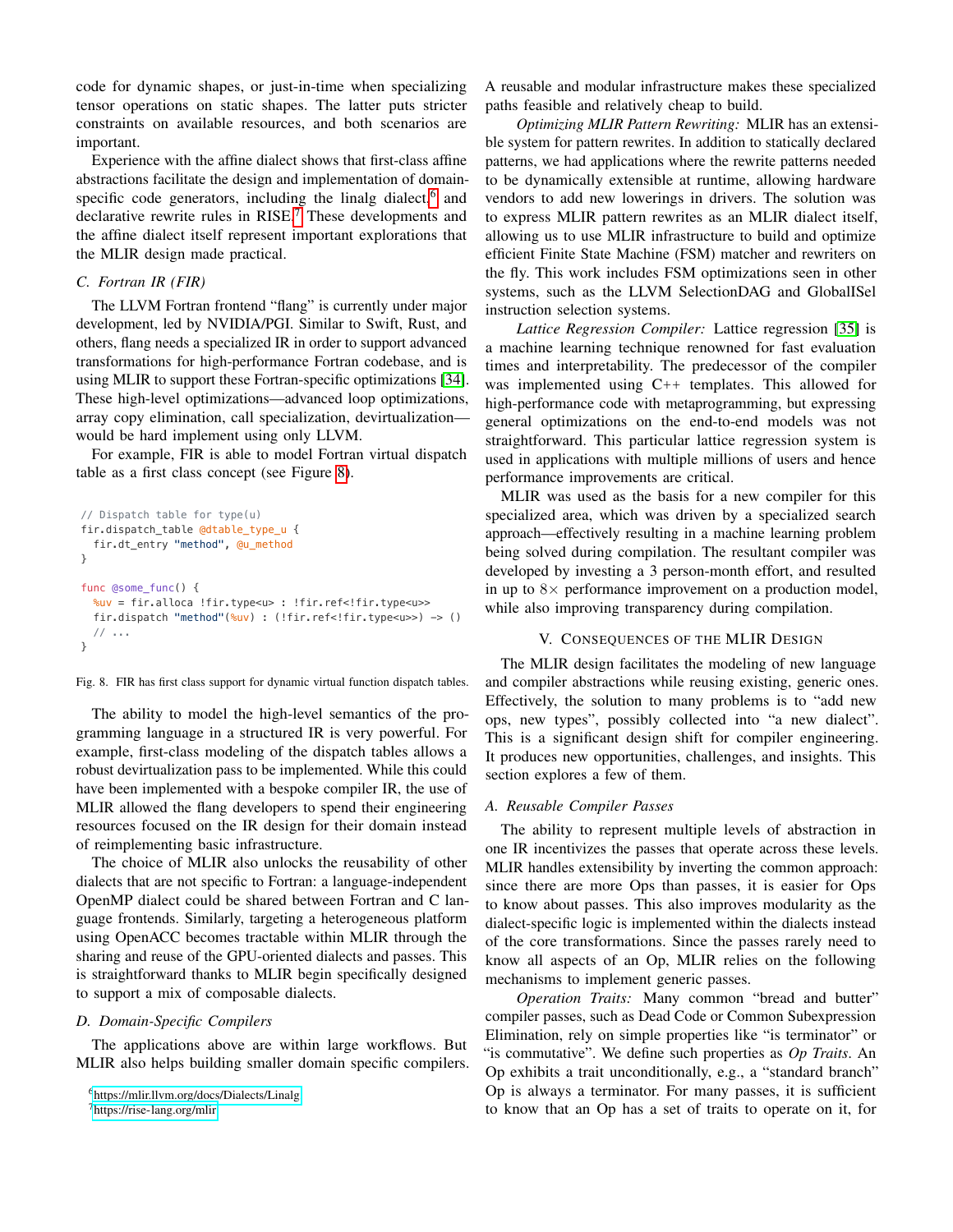example by swapping the operands or removing Ops with no side effects and no users.

Traits can serve as verification hooks allowing to share the logic across multiple Ops that have the trait. For example, the "isolated from above" trait verifies that no regions in the Op use values defined in the regions enclosing the Op. It allows for generic processing of functions, modules and other self-contained structures.

*Interfaces:* When the unconditional, static behavior is insufficiently expressive, the processing can be parameterized through *interfaces*, a concept borrowed from object-oriented programming. An interface defines a view into the behavior of an IR object that abstracts away unnecessary details. Unlike traits, interfaces are *implemented* by IR objects, using arbitrary C++ code that can produce different results for different objects. For example, the "call" Op implements a "call-like" interface, but different instances of the Op call different functions.

MLIR passes can be implemented in terms of interfaces, establishing a contract with any Op that opts into being processed by a pass. Continuing the call-like example, consider the MLIR inlining pass that works on TensorFlow graphs, Flang functions, closures in a functional language etc. Such a pass needs to know: (1) whether it is valid to inline an operation into a given region, and (2) how to handle terminator operations that ended up in the middle of a block after inlining.

In order to query an Op about these properties, the pass defines a dedicated interface so that Ops may register their implementation with MLIR to benefit from inlining. The inlining pass will treat conservatively, i.e. ignore, any operation that does not implement the respective interface.

Constant folding is implemented through the same mechanism: each Op implements the "fold" interface by providing a function that may produce an attribute holding the value if the Op is foldable. More generic canonicalization can be implemented similarly: an interface populates the list of canonicalization patterns amenable to pattern-rewriting.This design separates generic logic from Op-specific logic and puts the latter in the Op itself, reducing the well-known maintenance and complexity burden of "InstCombine", "PeepholeOptimizer" and the likes in LLVM.

Interfaces can be implemented by dialects rather than specific Ops, which enables shared behavior or delegation to the external logic, for example when constant folding TensorFlow Ops. Interfaces are also supported on types and attributes, for example an addition operation may support any type that selfdeclares as "integer-like" with queryable signedness semantics.

#### *B. Dialect-Specific Passes*

Finally, it is valid and useful to define passes that are specific to particular dialects, which can be driven by full semantics of operations in the dialect(s) they are designed for. These passes are just as useful in the MLIR system as they are in other compiler systems. For example, code generators that want to do custom scheduling of machine instructions based on particular machine constraints or other tricks that do not fit into a broader framework. This is a simple and useful starting point for new transformations, where generalization isn't required.

### *C. Mixing Dialects Together*

One of the most profound (but also most difficult to grok) aspects of MLIR is that it allows and encourages mixing operations from different dialects together into a single program. While certain cases of this are reasonably easy to understand (e.g. holding host and accelerator computation in the same module) the most interesting cases occur when dialects are directly mixed— because this enables an entire class of reuse that we have not seen in other systems.

Consider the affine dialect described in Section [IV-B.](#page-6-3) The definition of affine control flow and affine mappings are independent of the semantics of the operations that are contained in affine regions. In our case, we combine the affine dialect with the "standard" dialect that represents simple arithmetic in a target independent form like LLVM IR, with multiple target-specific machine instruction dialects for internal accelerators. Others have combined it with abstractions from other problem domains.

The ability to reuse generic polyhedral transformations (using Op interfaces to get semantics of operations in specific transformations) is a powerful (and exciting to us) way of factoring compiler infrastructure. Another example is that an OpenMP dialect could be used and reused across a wide variety of source-language IRs.

#### <span id="page-8-0"></span>*D. Parallel Compilation*

An important aspect of MLIR is the possibility to use multicore machines to increase the compilation speed. In particular, the "isolated from above" trait (Section [V-A\)](#page-7-4) allows Ops such as functions to opt into the concurrent IR traversal mechanism supported by MLIR's pass manager. Indeed this trait guarantees that SSA use-def chain cannot cross the region boundaries and can be processed in isolation. MLIR also does not feature wholemodule use-def chains, but instead references global objects through symbol tables (Section [III\)](#page-4-1) and defines constants as operations with attributes (Section [III\)](#page-3-3).

### *E. Interoperability*

Our work involves interoperation with a large number of existing systems, e.g., machine learning graphs encoded as protocol buffers, compiler IRs including LLVM IR, proprietary instruction sets, etc. Often the representation has a number of suboptimal or unfortunate decisions that made sense in the context of an existing system, but capabilities of MLIR enable a more expressive representation. Because importers and exporters are notoriously difficult to test (test cases are often binary), we want to make sure their complexity is minimized.

The solution is to define a dialect that corresponds to the foreign system as directly as possible—allowing round tripping to-and-from that format in a simple and predictable way. Once the IR is imported into MLIR, it can be raised and lowered to a more convenient IR using all of the MLIR infrastructure, which allows those transformations to be tested similarly to all the other MLIR passes.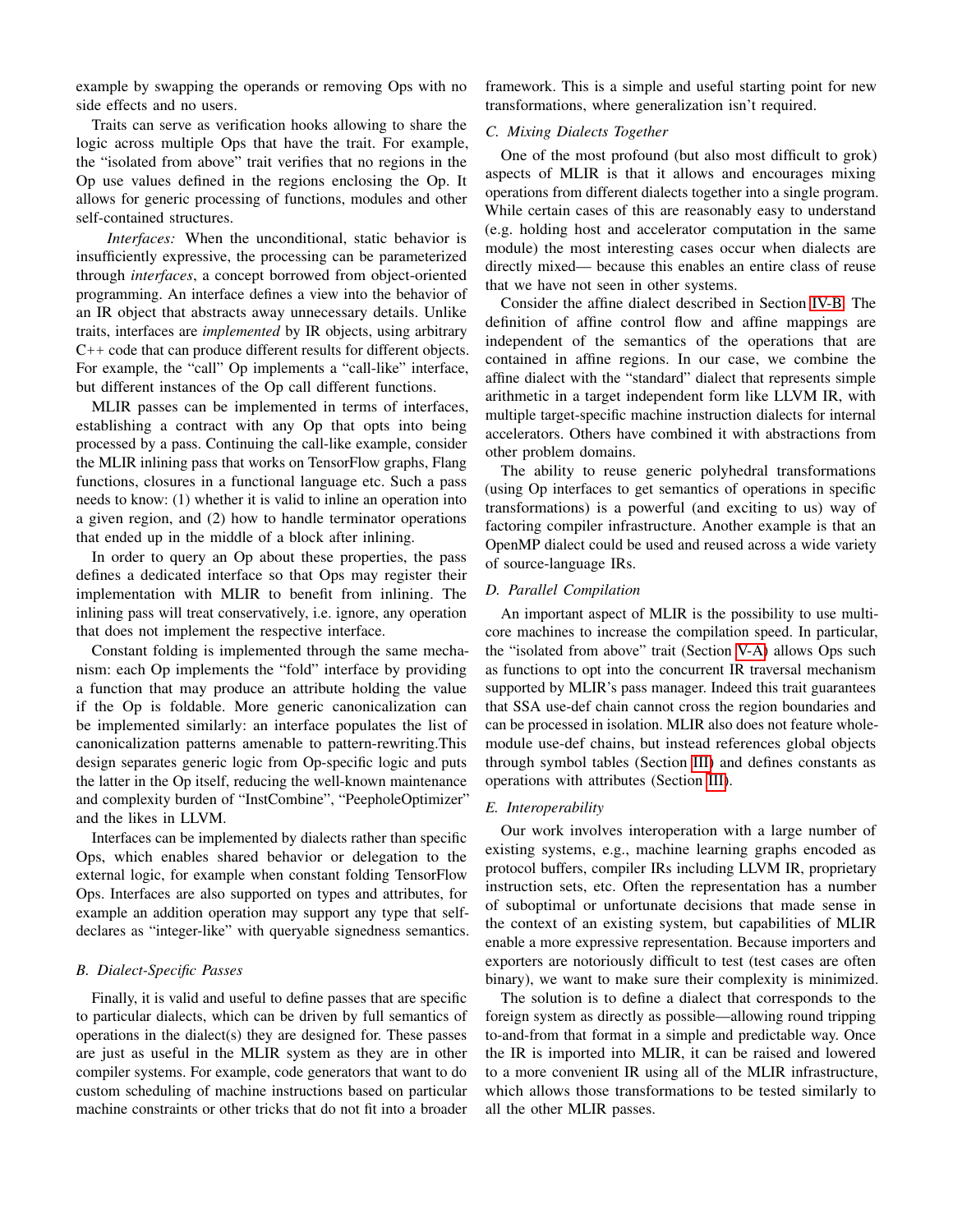There are numerous examples of such dialects, including the LLVM dialect which maps LLVM IR into MLIR. This approach has worked well for us, and the MLIR tooling has also been useful to write tests for these foreign file formats.

## *F. Unopinionated Design Provides New Challenges*

While MLIR allows one to define almost arbitrary abstractions, it provides very little guidance on what *should* be done: what works better or worse in practice? We now have some experience with a number of engineers and researchers applying the techniques and technologies to new problem domains, and have realized that the "art" of compiler IR design and abstraction design is not well understood in the compiler and languages field—many people work within the constraints of established systems, but relatively few have had the opportunity define the abstractions themselves.

This is a challenge, but is also another set of opportunities for future research. The broader MLIR community is building expertise with these abstraction design trade-offs, and we expect this to be a fertile area of study over time.

## *G. Looking Forward*

The design of MLIR is different enough from other compiler infrastructures that we are still learning—even after building and applying it to many different systems. We believe that there is still a lot to discover, and several years of research will be required to better understand the design points and establish best practices. For example, the rise of out-of-tree dialects, increasing number of source language frontends using MLIR, possible application to Abstract Syntax Trees, and applications to structured data (like JSON, protocol buffers, etc) which are still very early and are likely to uncover interesting new challenges and opportunities. Better support for just-intime compilation and precise garbage-collection would also be interesting, leveraging the modularity and programmability of the IR.

# VI. RELATED WORK

MLIR is a project that overlaps with multiple different domains. While the composed infrastructure provides a novel system, individual components have analogs in the literature. For references and discussion directly related to the IR design itself, please refer to Section [II.](#page-1-2)

MLIR is a compiler infrastructure akin to LLVM [\[1\]](#page-10-0), but where LLVM has been a great boon to scalar optimizations and homogeneous compilation, MLIR aims to model a rich set of data structures and algorithms as first-class values and operations, including tensor algebra and algorithms, graph representations, as well as heterogeneous compilation. MLIR allows mix-and-match optimization decomposing compilation passes into components and redefining lowering, cleanup roles. This is largely attributed to the pattern rewriting infrastructure, capturing full-fledged transformations as a composition of small local patterns and controlling which pattern rewrites are applied at the granularity of an individual operation. Extending, formalizing, and verifying the rewriting logic automatically

would be an important next step [\[36\]](#page-11-29), [\[37\]](#page-11-30). On the backend side, MLIR's DDR has an analogue to LLVM's instruction selection infrastructure, supporting extensible operations with multi-result patterns and specification as constraints [\[38\]](#page-11-31).

Numerous programming languages and models tackle hardware heterogeneity. Originally a homogeneous programming model, OpenMP added support for offloading tasks and parallel regions to accelerators [\[39\]](#page-11-32), based on earlier proposals such as StarSs and OpenACC [\[40\]](#page-11-33), [\[41\]](#page-11-34). C++ AMP, HCC and SyCL leverage a conventional Clang/LLVM flow and modern C++ to provide a high-level abstraction for hardware acceleration [\[42\]](#page-11-35). Unfortunately, all these examples very quickly lower high-level constructs to calls to a runtime execution environment, relying on pre-existing optimizations in the host language (typically  $C_{++}$ ) to alleviate the abstraction penalty. Far fewer efforts target the heterogeneous compilation process itself. Parallel intermediate representations extending LLVM IR address part of the issue but traditionally focus on the homogeneous setting [\[7\]](#page-11-0), [\[8\]](#page-11-1). The most ambitious effort to date may be Liquid Metal [\[43\]](#page-12-0), with a co-designed Domain Specific Language (DSL) and compilation flow converting managed object semantics into static, vector or reconfigurable hardware; yet most of the effort in its Lime compiler reside in fitting round objects into square hardware (paraphrasing Kou and Palsberg [\[44\]](#page-12-1)). MLIR provides a direct embedding for high level languages embracing heterogeneity through extensible set of operations and types, while providing a common infrastructure for gradually lowering these constructs with maximal reuse of common components across the different targets.

Tackling language heterogeneity has been a long-term promise of metaprogramming systems, and of multistage programming in particular. Lightweight Modular Staging (LMS) [\[45\]](#page-12-2) is a state of the art framework and runtime code generator, providing a library of core components for generating efficient code and embedding DSLs in Scala. Delite [\[46\]](#page-12-3) promises dramatic productivity improvements for DSL developers, while supporting parallel and heterogeneous execution. This approach is complementary to MLIR, providing a higher-level of abstraction to embed DSLs and implement optimizations through generic metaprogramming constructs.

One step further up into the language syntax, ANTLR [\[47\]](#page-12-4) is among a class of parser generators that aim to facilitate the development of compiler frontends. MLIR currently does not have a general parser generator, no AST construction or modeling functionality. Combining MLIR with a system such as ANTLR could expand reusability upstream all the way to frontends and development environments.

More narrowly construed by their application to machine learning, XLA [\[24\]](#page-11-17), Glow [\[48\]](#page-12-5) and TVM [\[49\]](#page-12-6), address similar heterogeneous compilation objectives. These frameworks provide domain-specific code generation instances, starting from a graph abstraction and targeting multi-dimensional vector abstractions for accelerators. All of these could leverage MLIR as infrastructure, taking advantage of the common functionality while using their current code generation strategies. Similarly, the loop nest metaprogramming techniques from Halide [\[50\]](#page-12-7)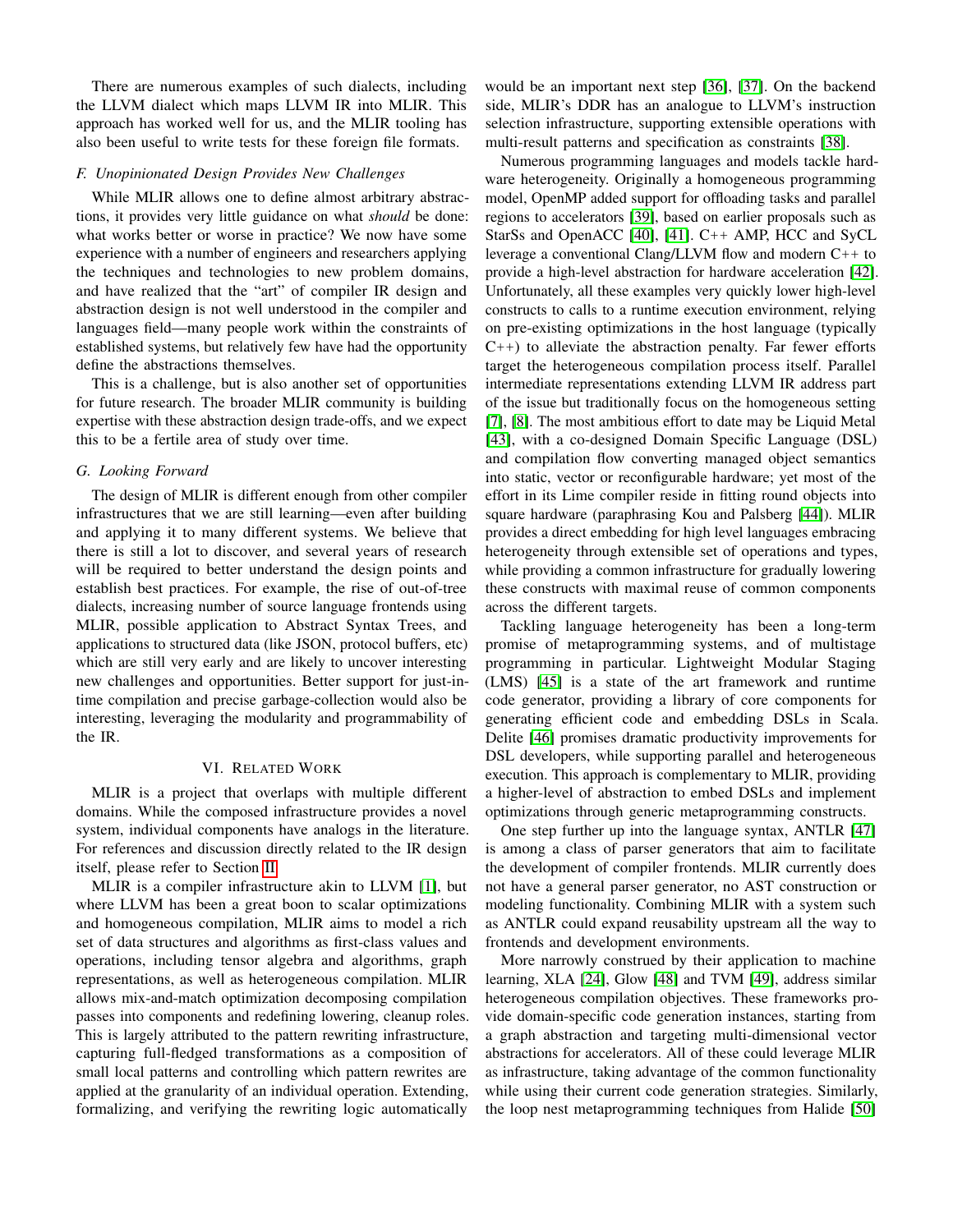and TVM [\[49\]](#page-12-6), earlier loop nest metaprogramming [\[26\]](#page-11-19), [\[51\]](#page-12-8), [\[52\]](#page-12-9), [\[53\]](#page-12-10), and automatic flows such as PolyMage [\[54\]](#page-12-11), Tensor Comprehensions [\[29\]](#page-11-22), Stripe [\[55\]](#page-12-12), Diesel [\[56\]](#page-12-13), Tiramisu [\[57\]](#page-12-14) and their underlying polyhedral compilation techniques [\[25\]](#page-11-18), [\[27\]](#page-11-20), [\[58\]](#page-12-15), [\[28\]](#page-11-21) could co-exist as different code generation paths within an MLIR-based framework. This would greatly increase code reuse, defragmentation of the landscape, interoperability across domain, and portability. This is actually one of the motivations for the IREE project,<sup>[8](#page-10-6)</sup> building on MLIR at multiple levels of abstraction, from tensor algebra and operator graphs down to the low-level orchestration of asynchronous coroutines and code generation for multiple CPU and GPU architectures (within the Vulkan/SPIR-V standard).

Finally, interoperability formats, such as ONNX [\[59\]](#page-12-16), have a different approach towards addressing the diversity of ML frontends by providing a common set of ops that different frameworks could map on to. ONNX would be a candidate as a dialect in MLIR to and from which ops could be converted.

### VII. CONCLUSION AND FUTURE WORK

We presented MLIR, a concrete answer to the dual scientific and engineering challenge of designing a flexible and extensible infrastructure for compiler construction, ranging from backend code generation and orchestration of heterogeneous systems, to graph-level modeling for machine learning, and to the high-level language semantics of programming languages and domainspecific frameworks. We demonstrated its applicability to a range of domains and discussing research implications.

Motivated by the success of LLVM and looking ahead, we are eager to see how established communities in programming languages and high-performance computing, as well domain experts can benefit from the introduction of higher level, language-specific IRs. We also believe MLIR catalyzes new areas of research, as well as new approaches to teaching the art of compiler and IR design.

## ACKNOWLEDGMENTS

This paper and project would not have been possible without the contributions of numerous other individuals. We express our gratitude to all. We also acknowledge the Google Visiting Researcher Program for supporting the third author at the early times of MLIR.

#### APPENDIX

## *A. Abstract*

The artifact for this paper includes the MLIR system, instructions on how to download and build it and link to MLIR-related source code in TensorFlow.

#### *B. Artifact Check-List (Meta-Information)*

- Program: MLIR
- Compilation: LLVM C++ toolchain
- Run-time environment: Recommended Linux
- Publicly available?: Yes
- Archived: DOI [10.5281/zenodo.4283090](https://zenodo.org/record/4283091)

<span id="page-10-6"></span><sup>8</sup>[https://google.github.io/iree.](https://google.github.io/iree)

# *C. Description*

*1) How Delivered:* To download MLIR please run

git clone \ https://github.com/llvm/llvm-project.git

Instructions for downloading and building MLIR are also available at [https://mlir.llvm.org/getting\\_started.](https://mlir.llvm.org/getting_started)

Additional information is available at [mlir.llvm.org.](mlir.llvm.org)

*2) Software Dependencies:* Downloading MLIR requires *git*. Building MLIR requires *Ninja* [\(https://ninja-build.org/\)](https://ninja-build.org/) and a working C++ toolchain including *clang* and *lld*.

#### *D. Installation*

To build and test MLIR on Linux execute the following commands:

```
mkdir llvm-project/build
 cd llvm-project/build
cmake -G Ninja ../llvm \
-DLLVM_ENABLE_PROJECTS=mlir \
     -DLLVM_BUILD_EXAMPLES=ON \<br>-DLLVM_TARGETS_TO_BUILD="X86;NVPTX;AMDGPU" \<br>-DCMAKE_BUILD_TYPE=Release \<br>-DLLVM_ENABLE_ASSERTIONS=ON \<br>-DCMAKE_C_COMPILER=clang++ \<br>-DCMAKE_CXX_COMPILER=clang++ \
 -DLLVM_ENABLE_LLD=ON<br>cmake --build . --target check-mlir
```
#### *E. Applications*

MLIR use in TensorFlow can be observed in code located at [https://github.com/tensorflow/tensorflow/tree/master/](https://github.com/tensorflow/tensorflow/tree/master/tensorflow/compiler/mlir/) [tensorflow/compiler/mlir/.](https://github.com/tensorflow/tensorflow/tree/master/tensorflow/compiler/mlir/) Tests located in the *tensorflow/tests* subdirectory contain MLIR snippets illustrating TensorFlow graph representation and transformations. Instructions for building TensorFlow from source are available at [https://www.](https://www.tensorflow.org/install/source) [tensorflow.org/install/source.](https://www.tensorflow.org/install/source)

#### **REFERENCES**

- <span id="page-10-0"></span>[1] C. Lattner and V. Adve, "LLVM: A compilation framework for lifelong program analysis & transformation," in *Proceedings of the International Symposium on Code Generation and Optimization: Feedback-directed and Runtime Optimization*, ser. CGO '04. Washington, DC, USA: IEEE Computer Society, 2004, pp. 75–. [Online]. Available: <http://dl.acm.org/citation.cfm?id=977395.977673>
- <span id="page-10-1"></span>[2] T. Lindholm and F. Yellin, *Java Virtual Machine Specification*, 2nd ed. Boston, MA, USA: Addison-Wesley Longman Publishing Co., Inc., 1999.
- <span id="page-10-2"></span>[3] R. Cytron, J. Ferrante, B. K. Rosen, M. N. Wegman, and F. K. Zadeck, "Efficiently computing static single assignment form and the control dependence graph," *ACM Trans. Program. Lang. Syst.*, vol. 13, no. 4, pp. 451–490, Oct. 1991. [Online]. Available: <http://doi.acm.org/10.1145/115372.115320>
- <span id="page-10-3"></span>[4] R. Johnson, D. Pearson, and K. Pingali, "The program structure tree: Computing control regions in linear time," in *Proceedings of the ACM SIGPLAN 1994 Conference on Programming Language Design and Implementation*, ser. PLDI '94. New York, NY, USA: ACM, 1994, pp. 171–185. [Online]. Available:<http://doi.acm.org/10.1145/178243.178258>
- <span id="page-10-4"></span>[5] W. A. Havanki, S. Banerjia, and T. M. Conte, "Treegion scheduling for wide issue processors," in *Proceedings of the Fourth International Symposium on High-Performance Computer Architecture, Las Vegas, Nevada, USA, January 31 - February 4, 1998*, 1998, pp. 266–276. [Online]. Available:<https://doi.org/10.1109/HPCA.1998.650566>
- <span id="page-10-5"></span>[6] G. Ramalingam, "On loops, dominators, and dominance frontiers," *ACM Trans. Program. Lang. Syst.*, vol. 24, no. 5, pp. 455–490, 2002. [Online]. Available:<https://doi.org/10.1145/570886.570887>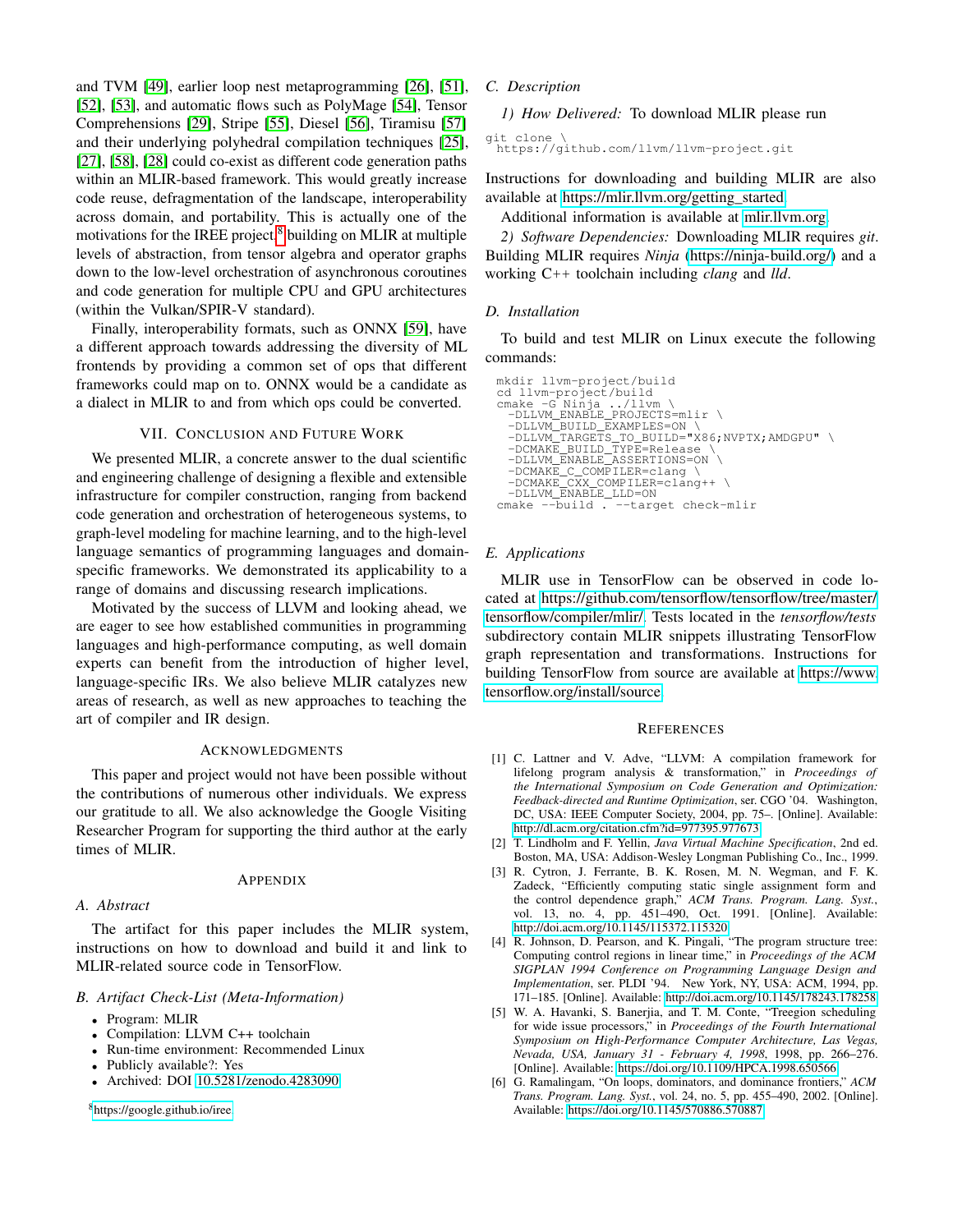- <span id="page-11-0"></span>[7] D. Khaldi, P. Jouvelot, F. Irigoin, C. Ancourt, and B. Chapman, "LLVM parallel intermediate representation: Design and evaluation using OpenSHMEM communications," in *Proceedings of the Second Workshop on the LLVM Compiler Infrastructure in HPC*, ser. LLVM '15. New York, NY, USA: ACM, 2015, pp. 2:1–2:8. [Online]. Available: <http://doi.acm.org/10.1145/2833157.2833158>
- <span id="page-11-1"></span>[8] T. B. Schardl, W. S. Moses, and C. E. Leiserson, "Tapir: Embedding forkjoin parallelism into LLVM's intermediate representation," *SIGPLAN Not.*, vol. 52, no. 8, pp. 249–265, Jan. 2017. [Online]. Available: <http://doi.acm.org/10.1145/3155284.3018758>
- <span id="page-11-2"></span>[9] Open64 Developers, "Open64 compiler and tools," 2001.
- <span id="page-11-3"></span>[10] C. Click and K. D. Cooper, "Combining analyses, combining optimizations," *ACM Trans. Program. Lang. Syst.*, vol. 17, no. 2, pp. 181–196, Mar. 1995. [Online]. Available: [http://doi.acm.org/10.1145/](http://doi.acm.org/10.1145/201059.201061) [201059.201061](http://doi.acm.org/10.1145/201059.201061)
- <span id="page-11-4"></span>[11] A. Pnueli, M. Siegel, and E. Singerman, "Translation validation," in *Tools and Algorithms for Construction and Analysis of Systems, 4th International Conference, TACAS '98, Held as Part of the European Joint Conferences on the Theory and Practice of Software, ETAPS'98, Lisbon, Portugal, March 28 - April 4, 1998, Proceedings*, 1998, pp. 151–166. [Online]. Available:<https://doi.org/10.1007/BFb0054170>
- <span id="page-11-5"></span>[12] G. C. Necula, "Translation validation for an optimizing compiler," *SIGPLAN Not.*, vol. 35, no. 5, pp. 83–94, May 2000. [Online]. Available: <http://doi.acm.org/10.1145/358438.349314>
- <span id="page-11-6"></span>[13] J. Tristan and X. Leroy, "Formal verification of translation validators: a case study on instruction scheduling optimizations," in *Proceedings of the 35th ACM SIGPLAN-SIGACT Symposium on Principles of Programming Languages, POPL 2008, San Francisco, California, USA, January 7-12, 2008*, 2008, pp. 17–27. [Online]. Available: <https://doi.org/10.1145/1328438.1328444>
- <span id="page-11-7"></span>[14] ——, "Verified validation of lazy code motion," in *Proceedings of the 2009 ACM SIGPLAN Conference on Programming Language Design and Implementation, PLDI 2009, Dublin, Ireland, June 15-21, 2009*, 2009, pp. 316–326. [Online]. Available:<https://doi.org/10.1145/1542476.1542512>
- <span id="page-11-8"></span>[15] Y. Chen, A. Groce, C. Zhang, W. Wong, X. Z. Fern, E. Eide, and J. Regehr, "Taming compiler fuzzers," in *ACM SIGPLAN Conference on Programming Language Design and Implementation, PLDI '13, Seattle, WA, USA, June 16-19, 2013*, 2013, pp. 197–208. [Online]. Available: <https://doi.org/10.1145/2491956.2462173>
- <span id="page-11-9"></span>[16] B. Schommer, C. Cullmann, G. Gebhard, X. Leroy, M. Schmidt, and S. Wegener, "Embedded Program Annotations for WCET Analysis," in *WCET 2018: 18th International Workshop on Worst-Case Execution Time Analysis*, vol. 63. Barcelona, Spain: Dagstuhl Publishing, Jul. 2018. [Online]. Available:<https://hal.inria.fr/hal-01848686>
- <span id="page-11-10"></span>[17] S. T. Vu, K. Heydemann, A. de Grandmaison, and A. Cohen, "Secure delivery of program properties through optimizing compilation," in *ACM SIGPLAN 2020 International Conference on Compiler Construction (CC 2020)*, San Diego, CA, Feb. 2020.
- <span id="page-11-11"></span>[18] G. Balakrishnan and T. Reps, "Wysinwyx: What you see is not what you execute," *ACM Trans. Program. Lang. Syst.*, vol. 32, no. 6, pp. 23:1–23:84, Aug. 2010. [Online]. Available: [http:](http://doi.acm.org/10.1145/1749608.1749612) [//doi.acm.org/10.1145/1749608.1749612](http://doi.acm.org/10.1145/1749608.1749612)
- <span id="page-11-12"></span>[19] "TableGen - LLVM 10 Documentation," Online, [=h](=)ttps://llvm.org/docs/TableGen/, accessed Nov 22, 2019, 2019. [Online]. Available:<https://llvm.org/docs/TableGen/>
- <span id="page-11-13"></span>[20] A. W. Appel, "SSA is functional programming," *ACM SIGPLAN NOTICES*, vol. 33, no. 4, pp. 17–20, 1998.
- <span id="page-11-14"></span>[21] C. Click and M. Paleczny, "A simple graph-based intermediate representation," in *Papers from the 1995 ACM SIGPLAN Workshop on Intermediate Representations*, ser. IR '95. New York, NY, USA: Association for Computing Machinery, 1995, p. 35–49. [Online]. Available:<https://doi.org/10.1145/202529.202534>
- <span id="page-11-15"></span>[22] A. Veen, "Dataflow machine architecture," *ACM Comput. Surv.*, vol. 18, pp. 365–396, 12 1986.
- <span id="page-11-16"></span>[23] M. Abadi, A. Agarwal, P. Barham, E. Brevdo, Z. Chen, C. Citro, G. S. Corrado, A. Davis, J. Dean, M. Devin, S. Ghemawat, I. Goodfellow, A. Harp, G. Irving, M. Isard, Y. Jia, R. Jozefowicz, L. Kaiser, M. Kudlur, J. Levenberg, D. Mané, R. Monga, S. Moore, D. Murray, C. Olah, M. Schuster, J. Shlens, B. Steiner, I. Sutskever, K. Talwar, P. Tucker, V. Vanhoucke, V. Vasudevan, F. Viégas, O. Vinyals, P. Warden, M. Wattenberg, M. Wicke, Y. Yu, and X. Zheng, "TensorFlow: Large-scale machine learning on heterogeneous systems," 2015, software available from tensorflow.org. [Online]. Available: <https://www.tensorflow.org/>
- <span id="page-11-17"></span>[24] "XLA - TensorFlow, compiled," Google Developers Blog, [https:](https://developers.googleblog.com/2017/03/xla-tensorflow-compiled.html) [//developers.googleblog.com/2017/03/xla-tensorflow-compiled.html,](https://developers.googleblog.com/2017/03/xla-tensorflow-compiled.html) Mar 2017. [Online]. Available: [https://developers.googleblog.com/2017/03/](https://developers.googleblog.com/2017/03/xla-tensorflow-compiled.html) [xla-tensorflow-compiled.html](https://developers.googleblog.com/2017/03/xla-tensorflow-compiled.html)
- <span id="page-11-18"></span>[25] P. Feautrier, "Some efficient solutions to the affine scheduling problem. part II. multidimensional time," *Int. J. Parallel Program.*, vol. 21, no. 6, pp. 389–420, 1992.
- <span id="page-11-19"></span>[26] S. Girbal, N. Vasilache, C. Bastoul, A. Cohen, D. Parello, M. Sigler, and O. Temam, "Semi-automatic composition of loop transformations for deep parallelism and memory hierarchies," *Int. J. Parallel Program.*, vol. 34, no. 3, pp. 261–317, Jun. 2006. [Online]. Available: <http://dx.doi.org/10.1007/s10766-006-0012-3>
- <span id="page-11-20"></span>[27] S. Verdoolaege, "ISL: An integer set library for the polyhedral model," in *Proceedings of the Third International Congress Conference on Mathematical Software*, ser. ICMS'10. Berlin, Heidelberg: Springer-Verlag, 2010, pp. 299–302. [Online]. Available: [http:](http://dl.acm.org/citation.cfm?id=1888390.1888455) [//dl.acm.org/citation.cfm?id=1888390.1888455](http://dl.acm.org/citation.cfm?id=1888390.1888455)
- <span id="page-11-21"></span>[28] S. Verdoolaege, J. Carlos Juega, A. Cohen, J. Ignacio Gómez, C. Tenllado, and F. Catthoor, "Polyhedral parallel code generation for CUDA," *ACM Trans. Archit. Code Optim.*, vol. 9, no. 4, pp. 54:1–54:23, Jan. 2013. [Online]. Available:<http://doi.acm.org/10.1145/2400682.2400713>
- <span id="page-11-22"></span>[29] N. Vasilache, O. Zinenko, T. Theodoridis, P. Goyal, Z. Devito, W. S. Moses, S. Verdoolaege, A. Adams, and A. Cohen, "The next 700 accelerated layers: From mathematical expressions of network computation graphs to accelerated GPU kernels, automatically," *ACM Trans. Archit. Code Optim.*, vol. 16, no. 4, pp. 38:1–38:26, Oct. 2019. [Online]. Available:<http://doi.acm.org/10.1145/3355606>
- <span id="page-11-23"></span>[30] C. Reddy and U. Bondhugula, "Effective automatic computation placement and data allocation for parallelization of regular programs," in *Proceedings of the 28th ACM International Conference on Supercomputing*, ser. ICS '14. New York, NY, USA: ACM, 2014, pp. 13–22. [Online]. Available:<http://doi.acm.org/10.1145/2597652.2597673>
- <span id="page-11-24"></span>[31] T. Grosser, A. Größlinger, and C. Lengauer, "Polly - performing polyhedral optimizations on a low-level intermediate representation, *Parallel Processing Letters*, vol. 22, no. 4, 2012. [Online]. Available: <https://doi.org/10.1142/S0129626412500107>
- <span id="page-11-25"></span>[32] L. Chelini, O. Zinenko, T. Grosser, and H. Corporaal, "Declarative loop tactics for domain-specific optimization," *TACO*, vol. 16, no. 4, pp. 55:1–55:25, 2020. [Online]. Available:<https://doi.org/10.1145/3372266>
- <span id="page-11-26"></span>[33] C. Bastoul, "Code generation in the polyhedral model is easier than you think," in *Proceedings of the 13th International Conference on Parallel Architectures and Compilation Techniques*, ser. PACT '04. Washington, DC, USA: IEEE Computer Society, 2004, pp. 7–16. [Online]. Available: <https://doi.org/10.1109/PACT.2004.11>
- <span id="page-11-27"></span>[34] E. Schweitz, "An MLIR dialect for high-level optimization of fortran," LLVM Developer Meeting, Oct 2019.
- <span id="page-11-28"></span>[35] E. Garcia and M. Gupta, "Lattice regression," in *Advances in Neural Information Processing Systems 22*, Y. Bengio, D. Schuurmans, J. D. Lafferty, C. K. I. Williams, and A. Culotta, Eds. Curran Associates, Inc., 2009, pp. 594–602. [Online]. Available: [http:](http://papers.nips.cc/paper/3694-lattice-regression.pdf) [//papers.nips.cc/paper/3694-lattice-regression.pdf](http://papers.nips.cc/paper/3694-lattice-regression.pdf)
- <span id="page-11-29"></span>[36] M. Bravenboer, K. T. Kalleberg, R. Vermaas, and E. Visser, "Stratego/xt 0.17. A language and toolset for program transformation," *Sci. Comput. Program.*, vol. 72, no. 1-2, pp. 52–70, 2008. [Online]. Available: <https://doi.org/10.1016/j.scico.2007.11.003>
- <span id="page-11-30"></span>[37] J. Meseguer, "Twenty years of rewriting logic," in *Proceedings of the 8th International Conference on Rewriting Logic and Its Applications*, ser. WRLA'10. Berlin, Heidelberg: Springer-Verlag, 2010, pp. 15–17. [Online]. Available:<http://dl.acm.org/citation.cfm?id=1927806.1927809>
- <span id="page-11-31"></span>[38] P. Thier, M. A. Ertl, and A. Krall, "Fast and flexible instruction selection with constraints," in *Proceedings of the 27th International Conference on Compiler Construction*, ser. CC 2018. New York, NY, USA: ACM, 2018, pp. 93–103. [Online]. Available: [http:](http://doi.acm.org/10.1145/3178372.3179501) [//doi.acm.org/10.1145/3178372.3179501](http://doi.acm.org/10.1145/3178372.3179501)
- <span id="page-11-32"></span>[39] OpenMP ARB, "The OpenMP API specification for parallel programming," Online, [https://www.openmp.org,](https://www.openmp.org) accessed Feb 19, 2020.
- <span id="page-11-33"></span>[40] J. Planas, R. M. Badia, E. Ayguadé, and J. Labarta, "Hierarchical taskbased programming with starss," *IJHPCA*, vol. 23, no. 3, pp. 284–299, 2009. [Online]. Available:<https://doi.org/10.1177/1094342009106195>
- <span id="page-11-34"></span>[41] "OpenACC application programming interface," Online, [https://www.](https://www.openacc.org) [openacc.org,](https://www.openacc.org) accessed Feb 19, 2020.
- <span id="page-11-35"></span>[42] "SyCL: C++ single-source heterogeneous programming for OpenCL," Online, [https://www.khronos.org/sycl,](https://www.khronos.org/sycl) accessed Feb 19, 2020.